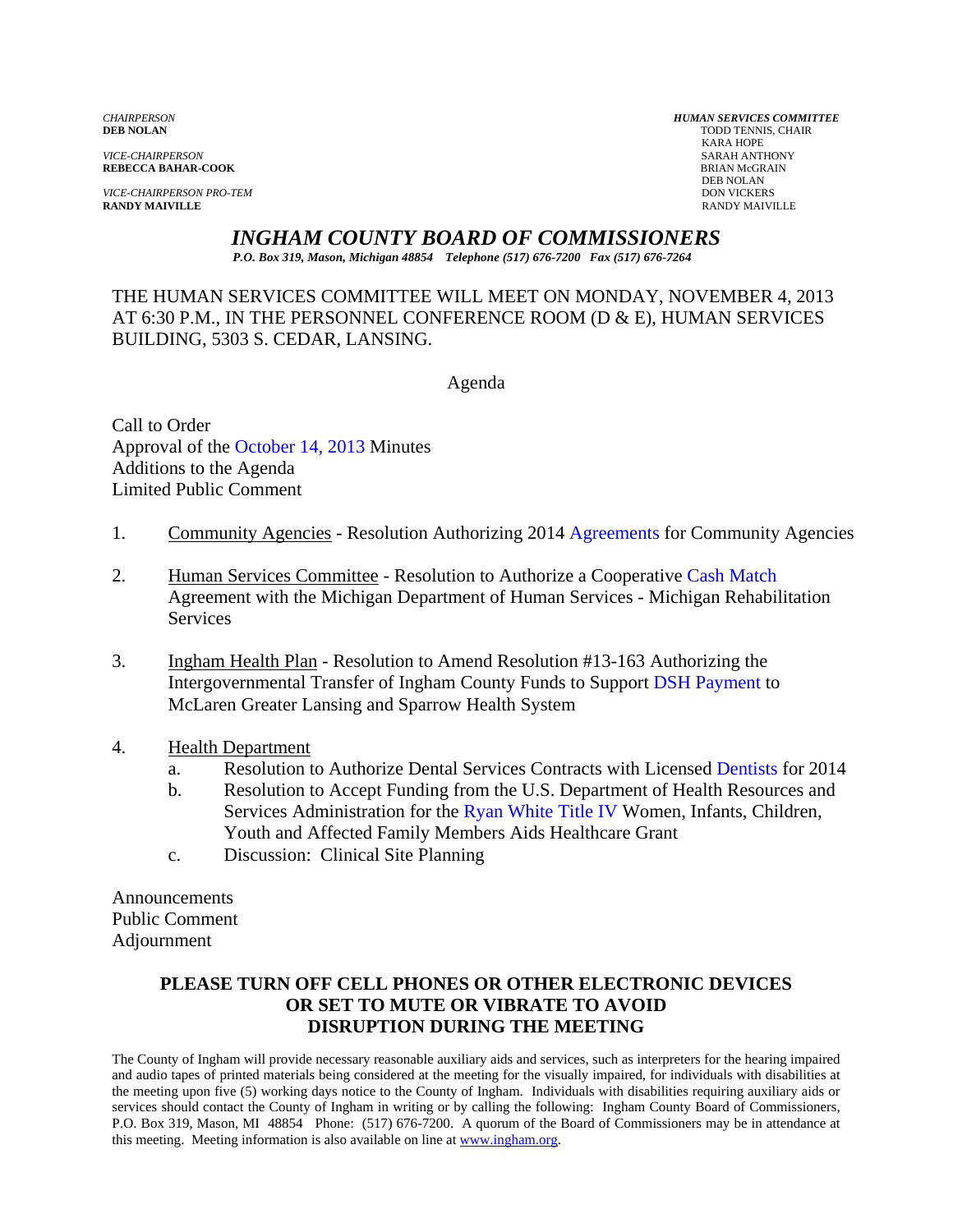#### HUMAN SERVICES COMMITTEE October 14, 2013 **Minutes**

<span id="page-1-0"></span>

| <b>Members Present:</b> | Todd Tennis, Kara Hope, Sarah Anthony, Brian McGrain, Deb Nolan,<br>Don Vickers, and Randy Maiville              |
|-------------------------|------------------------------------------------------------------------------------------------------------------|
| Members Absent:         | <b>None</b>                                                                                                      |
| <b>Others Present:</b>  | Jared Cypher, Randy Marwede, Chuck Gray, Renée Branch Canady, Barb<br>Mastin, John Jacobs, Herb Corey and others |

The meeting was called to order by Chairperson Tennis at 6:31 p.m. in the Personnel Conference Room "D & E" of the Human Services Building, 5303 S. Cedar Street, Lansing.

Approval of the September 30, 2013 Minutes The September 30, 2013 Minutes were approved as amended:

Page 1, Others Present; Delete "Chuck Gray" (duplicate)

Page 1, Consent Agenda, Change Item numbers: #4 to #1, #5 to #2 and letters: "e" to "a"

Page 3, Item 2b, 4<sup>th</sup> paragraph strike "; however, Dr. Branch Canady stated it is a concern; however, the recent sequester did not have much of an impact."

Additions to the Agenda

2d. Additional Information - Discussion: Clinical Site Planning: Capital Link Report

Limited Public Comment None.

1. Veteran's Affairs - Resolution Accepting a Grant from the Michigan Department of Military and Veteran Affairs for the Purpose of Increasing Awareness of Veteran Benefits

MOVED BY COMM. NOLAN, SUPPORTED BY COMM. MAIVILLE, TO APPROVE THE RESOLUTION ACCEPTING A GRANT FROM THE MICHIGAN DEPARTMENT OF MILITARY AND VETERAN AFFAIRS FOR THE PURPOSE OF INCREASING AWARENESS OF VETERAN BENEFITS.

Comm. McGrain questioned if expenses are proportionate with the services provided to Clinton County and specifically is overhead recaptured. Mr. Marwede stated that direct and indirect costs are recaptured. He then described how costs are calculated. Mr. Marwede explained this grant writing process and noted there are no reporting requirements. Mr. Marwede informed the Committee the department is upgrading to a new database.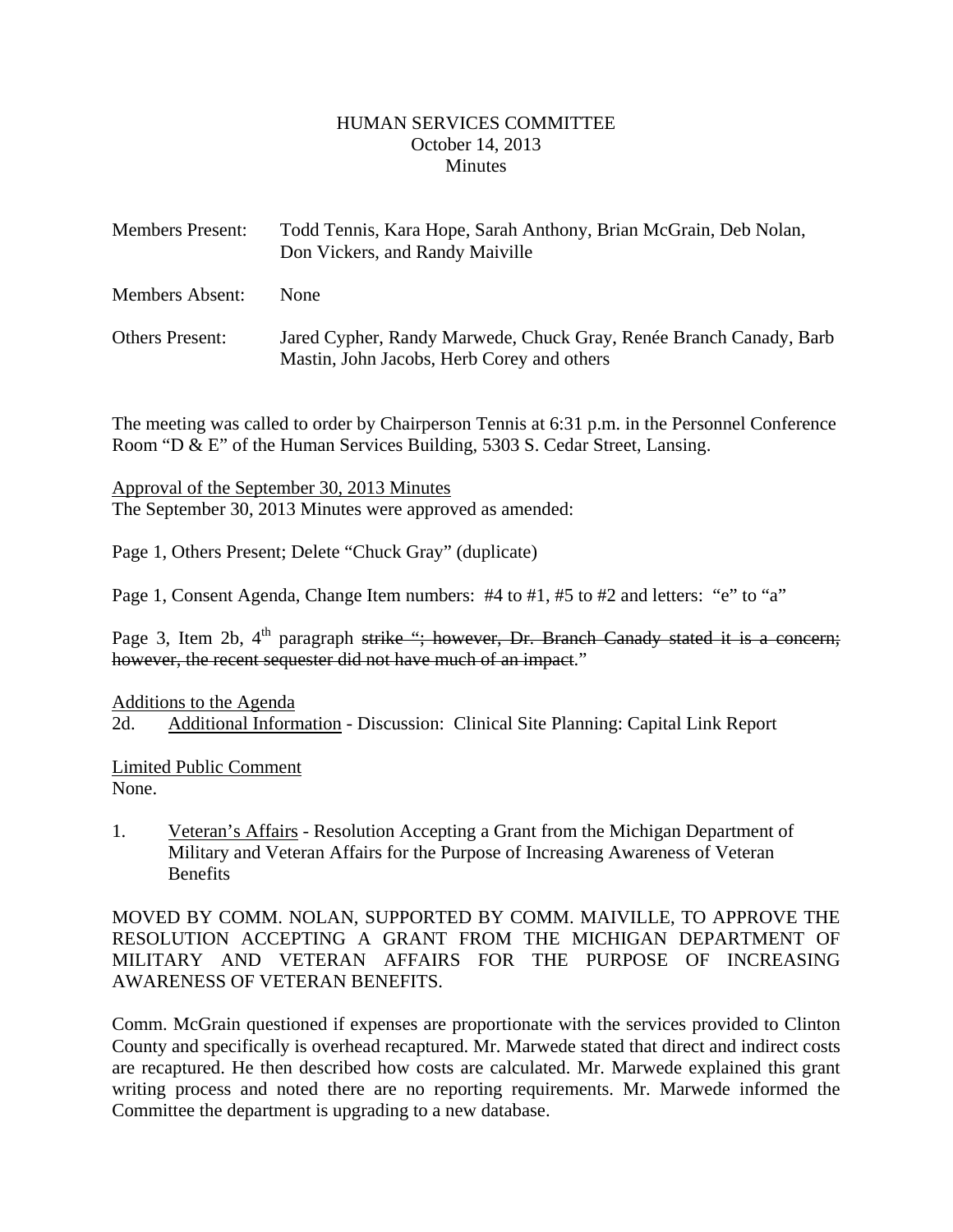Comm. Nolan stated that she and former Councilwomen Schmidt have discussed Ingham County's state average of providing Veterans and their dependents with what is owed to them. She stated she was happy to receive money and have staff available to help the Veterans.

Comm. Vickers questioned if the Veterans Affairs Office location in the Human Services Building (HSB) is ideal. Mr. Marwede stated in his opinion downtown is a better location because there is more traffic. He noted parking is not an issue at the HSB but could be downtown. The Committee discussed the location of the Veterans Affairs Office and service locations.

Comm. Hope asked if the government shutdown has had an impact on this office. Mr. Marwede explained it has an impact on claims that are setting in the federal office. He stated the longer the shutdown takes place the more impact it will have giving the example of disability checks. Mr. Marwede stated he is concerned.

#### MOTION CARRIED UNANIMOUSLY.

- 2. Health Department
	- a. Resolution to Authorize an Agreement with Intelligent Medical Objects, Inc. (IMO, Inc.) for IMO Problem IT Terminology Service

MOVED BY COMM. MCGRAIN, SUPPORTED BY COMM. ANTHONY, TO APPROVE THE RESOLUTION TO AUTHORIZE AN AGREEMENT WITH INTELLIGENT MEDICAL OBJECTS, INC. (IMO, INC.) FOR IMO PROBLEM IT TERMINOLOGY SERVICE.

Comm. McGrain asked for further explanation of this agenda item and questioned why software needs to be purchased. Comm. Nolan asked why this is needed given the County licenses with Next Gen Electronic Health Records and Patient Management System Software, additionally, why is Next Gen recommending IMO.

Ms. Mastin stated while she cannot answer for Next Gen's business model she is unaware of another company that provides coding software that is compatible to Ingham County's software and allows the user to search ICD-10-CM compliant codes by diagnosis.

Ms. Mastin explained the universal codes are increasing from 17,000 to 235,000 and this will reduce time searching for accurate codes. Mr. Jacobs pointed out that changes need to be made prior to October 1, 2014 to be compliant. He explained that the Next Gen software allows the user to manually put in any code regardless of diagnosis and it is the responsibility of the County to put in the correct code. He stated problems arise from incorrect coding.

Comm. Tennis stated it is his understanding the ICD-10-CM is to limit fraud, reduce future costs and allow for more oversight of treatment.

#### MOTION CARRIED UNANIMOUSLY.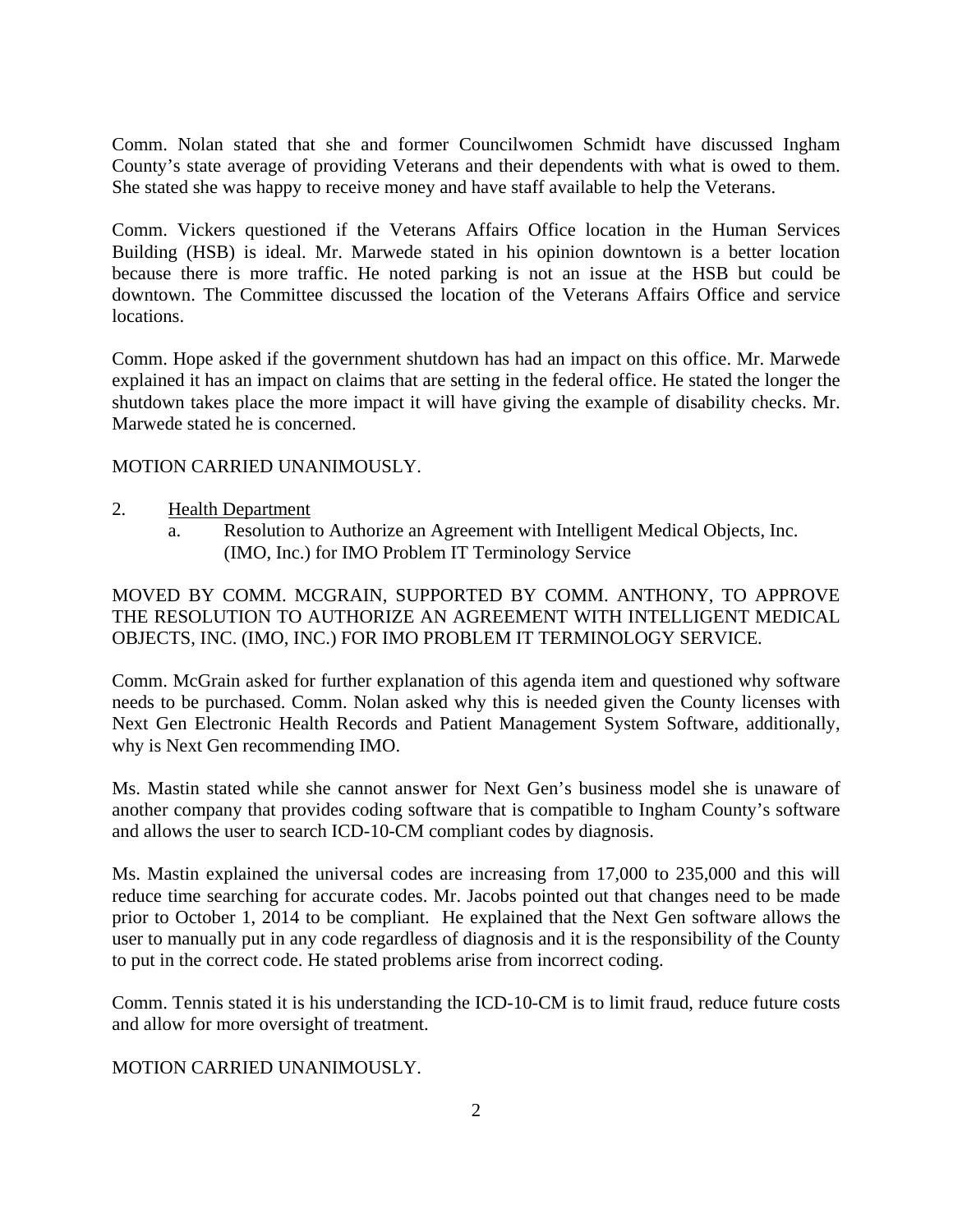b. Resolution Honoring Linda Goerke-Schmidt

# MOVED BY COMM. VICKERS, SUPPORTED BY COMM. MCGRAIN, TO APPROVE THE RESOLUTION HONORING LINDA GOERKE-SCHMIDT.

## MOTION CARRIED UNANIMOUSLY.

c. Resolution Honoring Charles Gray

# MOVED BY COMM. NOLAN, SUPPORTED BY COMM. VICKERS, TO APPROVE THE RESOLUTION HONORING CHARLES GRAY.

Comm. Vickers thanked Mr. Gray for his years of service, candid comments and acknowledged it is difficult to bargain on either side today. He stated he appreciates what Mr. Gray has done for the employees while remaining objective and considering the total picture.

Mr. Gray thanked his parents for an honest upbringing. He stated this will be his last Human Services Committee meeting and thanked the Committee for putting up with him. He further stated he hopes he did a good job representing the membership and set a standard for the future, not just for Health Department employees, but all Ingham County employees.

Comm. Anthony thanked Mr. Gray for being a voice for working families in the County. She stated she hopes Mr. Gray's successor is able to fill his shoes because people still need an advocate. Comm. Nolan thanked Mr. Gray for his union membership advocacy. Comm. McGrain thanked Mr. Gray for his 38 years of topnotch service in the Health Department. Mr. Gray stated he treated every child like his family and would expect the same. Comm. Maiville thanked Mr. Gray for his service to the employees and acknowledged his meeting attendance from call to order to adjournment. Mr. Gray pointed out that things can happen during a meeting.

Ms. Mastin stated it was a pleasure working with Mr. Gray even when they did not agree. She stated he was always passionate about the Health Department and ensured every staff member was treated fairly. She noted that their meetings always ended with respect and a handshake.

Comm. Tennis echoed the Committee and ended the discussion with "GO BLUE" in honor of Mr. Gray.

Mr. Gray stated he is honored to work with the Commissioners, Health Department and County then invited the Commissioners to his retirement events.

# MOTION CARRIED UNANIMOUSLY.

3. Ingham County HazMat Team - Resolution to Update the Ingham County Hazmat Team Operation Procedures Manual and Cost Recovery Fee Schedule

MOVED BY COMM. NOLAN, SUPPORTED BY COMM. MCGRAIN, TO APPROVE THE RESOLUTION TO UPDATE THE INGHAM COUNTY HAZMAT TEAM OPERATION PROCEDURES MANUAL AND COST RECOVERY FEE SCHEDULE.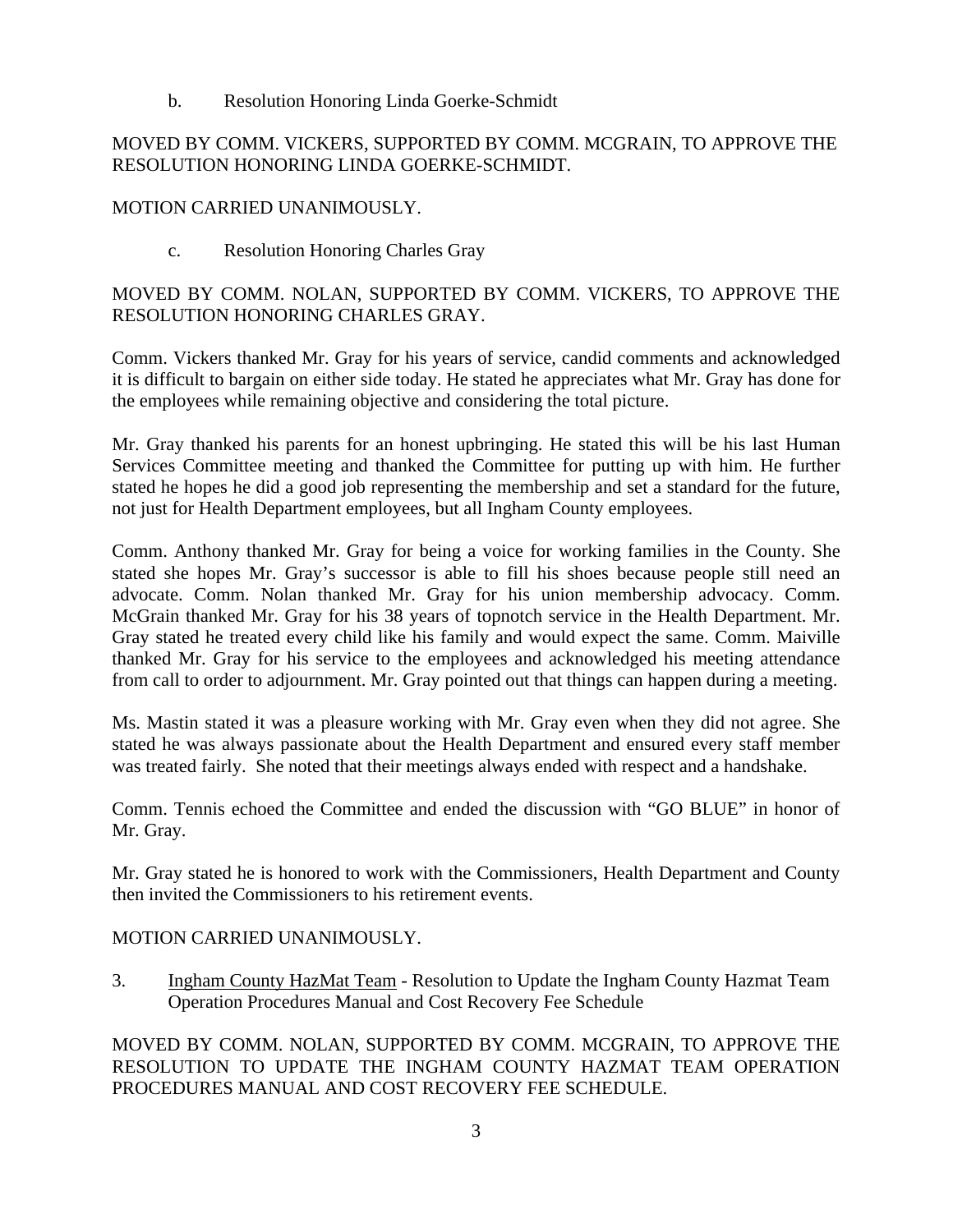Comm. Vickers asked if responders use their own vehicles. Mr. Corey explained that if a jurisdiction is responding the fire department is already there and others use their own vehicle. Comm. Vickers stated the Ingham County Hazmat operation is a great asset to the County.

Comm. McGrain questioned if the increase in fees will cover the cost of technical roles. Mr. Corey explained cost recovery. He stated the proposed increase comes from the steering committee. The Committee discussed the cost of response. Comm. Tennis pointed out this is the first time since 1996 the fee has increased and suggested reviewing more frequently along with a cost of living adjustment. Comm. Nolan stated it would be helpful to the Committee to see what other county teams charge and where Ingham County ranks. Mr. Corey stated that could be done because that is what prompted this request.

### MOTION CARRIED UNANIMOUSLY.

2. Health Department d. Discussion: Clinical Site Planning

Handout: Capital Link; Reorganization Plan for Ingham Community Health Center Facilities: Executive Summary.

Ms. Mastin informed the Committee that an offer has been made on a property; however, there has not been a response. Mr. Cypher referred to the handout highlighting the program relocation and project costs along with the financial impact. The rent savings will be offset by the utilities, janitorial and repair expenses. Mr. Cypher stated analysis was based on long range operational efficiencies and the building ownership is just a piece. He stated there are many assumptions that go along with the analysis including filling vacant provider positions and attracting more patients.

The Committee discussed potential locations, concerns, renovations, timing and service relocation.

Comm. Nolan asked for the status of potentially increasing the salaries of doctors and dentists. She asked for a report at the next meeting even if it is to give a date when the information can be expected. Ms. Mastin stated they are waiting for the MPCA (Michigan Primary Care Association) salary survey and noted last year it was received near the end of October. She stated this survey will allow the Human Resources Department and the Health Department to compare other FQHC provider salaries in the state. Comm. Tennis stated he thought a survey would be done through the Human Resources Department. Mr. Cypher stated Human Resources has been working on numbers but a salary study proved to be cost prohibitive and the decision was made to review the MPCA survey. Ms. Mastin stated the Human Resources Director is waiting for that information. Comm. Tennis stated that staff has expressed concern that hiring is difficult and compensation is not attracting qualified providers. He stated it is vital to have a reasonable starting point to attract qualified providers, as well as, eliminate vacancies and turnover. Ms. Mastin provided a staffing update.

Ms. Mastin informed the Committee she would have more information on compensation studies for both doctors and dentists at the next meeting.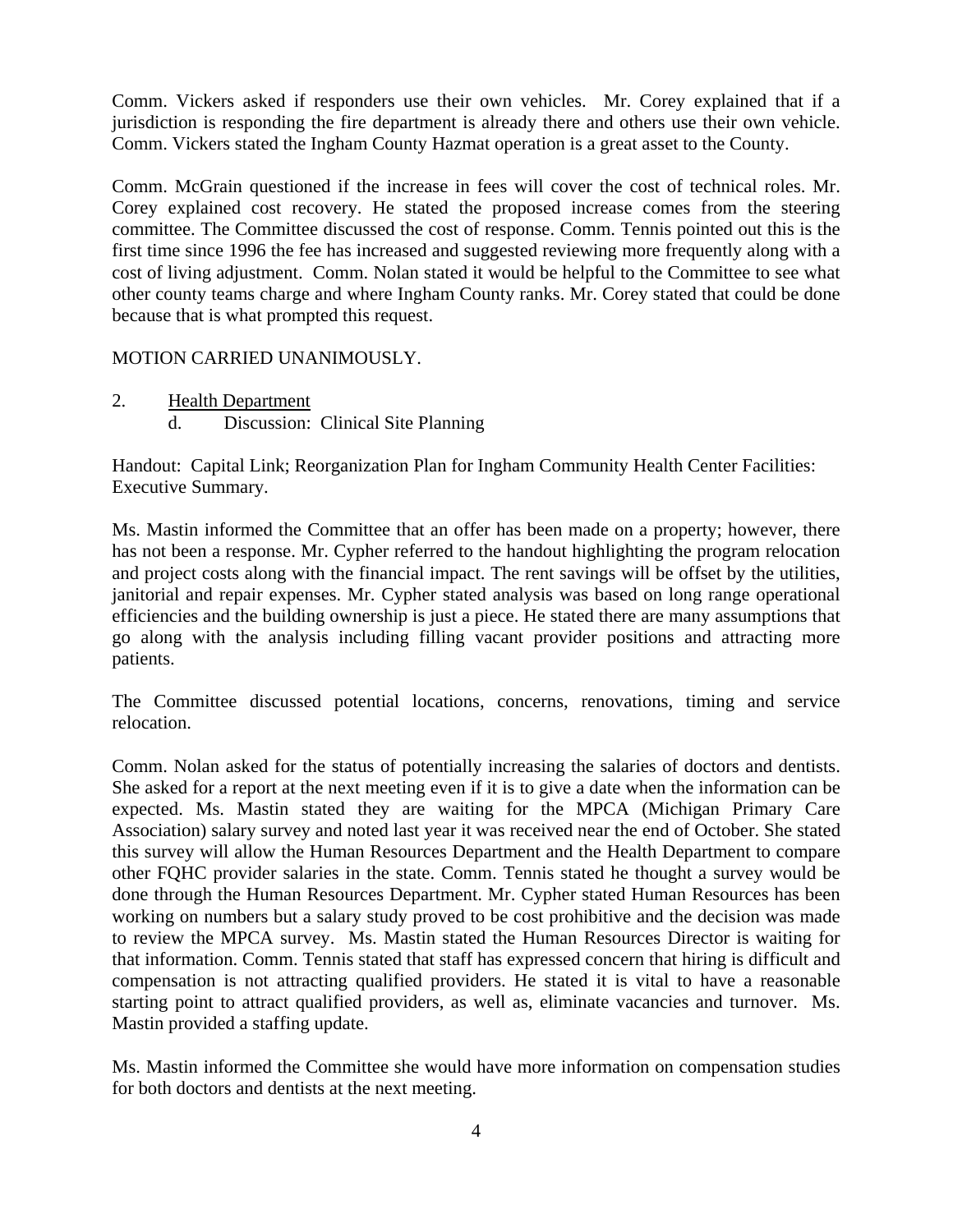Announcements

Comm. McGrain referenced an email he received from Ms. Voss of the Housing Commission regarding federal funding concerns because of the government shutdown and her interest in reappointment. Comm. Tennis noted that the Housing Commission is assigned to the Human Resources Committee and suggested a presentation from Ms. Johnston and Ms. Voss.

Comm. Hope announced the  $11<sup>th</sup>$  Annual Celebrity Luncheon held by the South Lansing Rotary/Holt Rotary and Texas Roadhouse. Thursday, February 27, 2014; Seating begins at 11:15 a.m. through 1:30 pm. \$20.00 per ticket.

Comm. Hope stated she is selling Tri-County Office on Aging, raffle tickets for Meals on Wheels, \$1.00 each or 6 for \$5.00

Comm. Vickers announced the Highfield breakfast will be held this Thursday at 7:45 a.m. at the Kellogg Center. He stated there will be a nice presentation. Comm. McGrain stated he will be attending and there is plenty of space.

Comm. Anthony announced she will be the Mistress of Ceremonies for the NAACP, Freedom Dinner at the Lansing Center on October 19. She will confirm the time in an email to the Commissioners.

Public Comment None.

The meeting adjourned at approximately 7:31 p.m.

Respectfully submitted,

Julie Buckmaster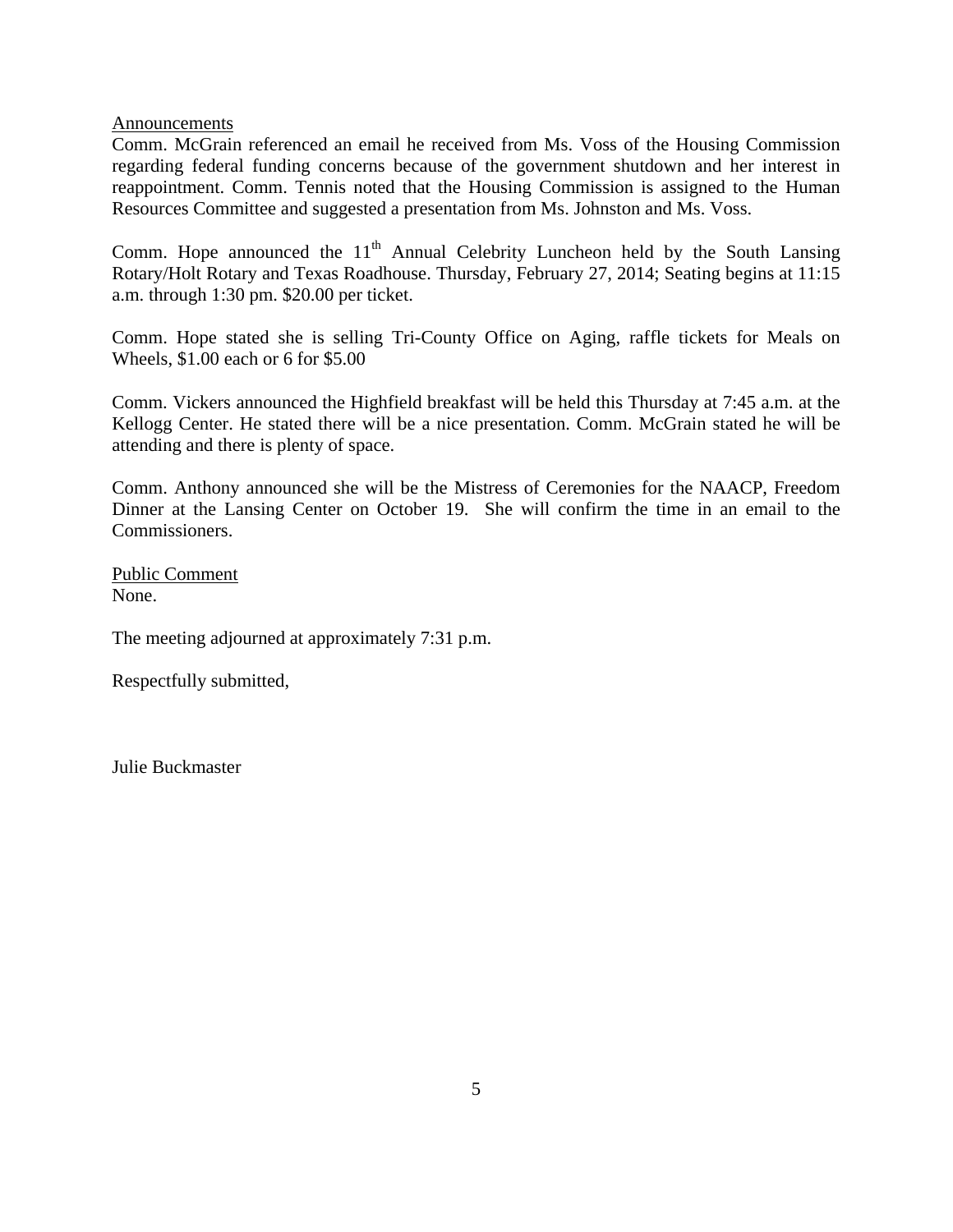# **NOVEMBER 4, 2013 HUMAN SERVICES AGENDA STAFF REVIEW SUMMARY**

## **ACTION ITEMS:**

## **The Assistant Deputy Controller is recommending approval of the following resolutions**

*1. Community Agencies – Resolution Authorizing 2014 Agreements for Community Agencies*  This resolution approves community agency contracts for FY 2014. Each application was evaluated based on the "meeting basic needs" criteria as approved in Board of Commissioners resolution #13-233. For 2014, Thirty (30) applications were received, requesting a total of \$250,080; and \$200,000 is included in the 2014 Budget for community agency funding. The recommendation before you provides each applicant with at least as much funding as was received in 2013. There were three new applications, each of those three is recommended to receive some level of funding. Binders containing the applications of each agency have been previously distributed to you. Please bring those with you to the meeting, as they will provide helpful information for your discussions.

### *2. Human Services Committee - Resolution to Authorize a Cooperative Cash Match Agreement with the Michigan Department of Human Services - Michigan Rehabilitation Services*

This resolution authorizes Ingham County to act as the fiduciary pass-through agency in a cash match agreement with the Michigan Department of Labor and Economic Growth – Michigan Rehabilitation Services to provide vocational guidance and counseling, employment related training and transportation, and placement supports to individuals with disabilities who are eligible for MRS services. Match funding is provided by Peckham, Inc. The agreement will not exceed \$296,296 (\$80,000 local match). The agreement with Michigan Rehabilitation Services will be for the time period of October 1, 2013 through September 30, 2014.

*3. Ingham Health Plan – Resolution to Amend Resolution #13-163 Authorizing the Intergovernmental Transfer of Ingham County Funds to Support DSH Payment to McLaren Greater Lansing and Sparrow Health System*  This resolution amends Resolution 13-163 to authorize the intergovernmental transfer of additional Health Care Service millage funds to the State of Michigan for the purpose of supporting Disproportionate Share Hospital (DSH) payments. This amendment increases the approved transfer of local public funds by \$83,437. In addition, hospitals who qualified for Medicaid Disproportionate Share ("DSH") payments and allowed to receive DSH payments under the Indigent Care Agreements Pool include hospitals (a) who have a signed an Indigent Care Agreement with a local health care entity, such as Ingham Health Plan Corporation; and (b) the Indigent Care Agreement stipulated that direct or indirect health care services be provided to low-income patients with special needs who are not covered under other public or private health care programs. McLaren Macomb County has been added to the amended resolution as qualified to receive these special payments.

*4a. Health Department - Resolution to Authorize Dental Services Contracts with Licensed Dentists for 2014*  This resolution authorizes dental services contracts for 2014. There will be a 1% increase in the hourly rate from \$56.30/hour to \$56.86/hour for calendar year 2014 for the contractual dentists. This 1% increase is included in the Health Department's 2014 budget which contains \$161,773 for contractual dentists to provide oral health services at the Healthy Smiles Dental Center and the Adult Dental Health Center. This is a slight increase from the 2013 budgeted amount of \$160,711. The Health Department will monitor contractual hours to stay within the total budgeted amount for contractual dentists.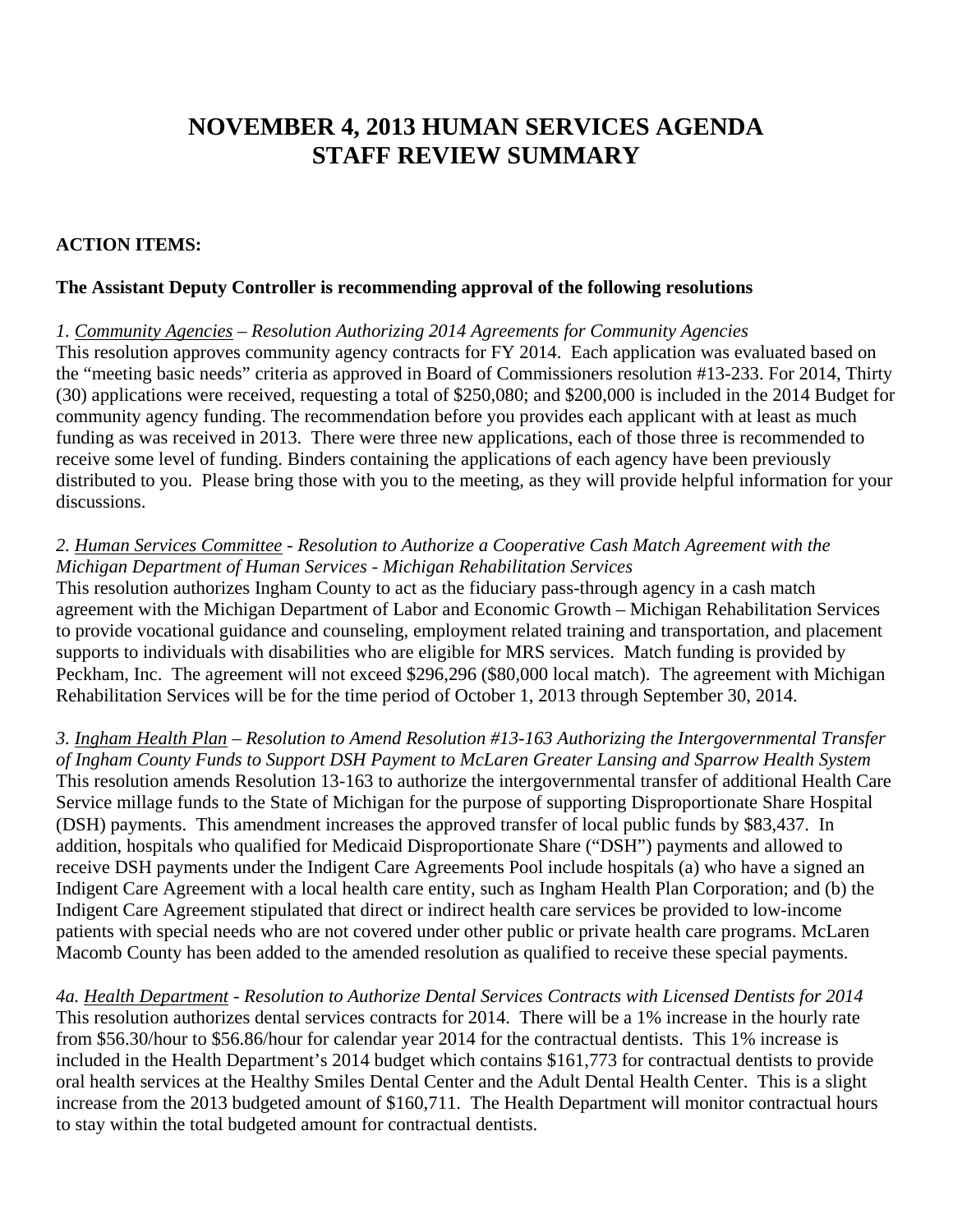*4b. Health Department - Resolution to Accept Funding from the U.S. Department of Health Resources and Services Administration for the Ryan White Title IV Women, Infants, Children, Youth and Affected Family Members Aids Healthcare Grant*

This resolution accepts a second year of funding from the U.S. Department of Health Resources and Services Administration Ryan White Title IV Women, Infants, Children, Youth and Affected Family Members AIDS Healthcare grant award in the amount of \$474,120 over the period of August 1, 2013 through July 31, 2014 for the purpose of continuing to provide family centered care involving outpatient and ambulatory care for women, infant, children and youth with HIV/AIDS. The resolution will also authorize the Health Department to establish one full time Lead Social Worker and one full time Clinical Assistant Technician I position to fulfill the grant project requirements. It would also authorize the Health Department to hire up to two temporary Peer Educators to assist Health Center staff in implementing the project during the time period of August 1, 2013 through July 31, 2014. The Assistant Social Worker, Health Center Nurse, and Clinical Assistant Technician I established in Resolution #12-347 will continue to be funded. In addition, this resolution authorizes an agreement with Michigan State University's College of Osteopathic Medicine for the physician services of Dr. Peter Gulick, DO to provide direct medical care, oversight of the nursing staff and ambulatory HIV/AIDS services in the amount up to \$45,023. It also authorizes the establishment of an agreement with Dr. Lauren Hall-Tate, DDS, in the amount up to \$15, 112 to accept referrals to provide dental restorative and lab services to complete project requirements within the project term.

#### **OTHER ITEMS:**

*4c. Health Department - Discussion: Clinical Site Planning*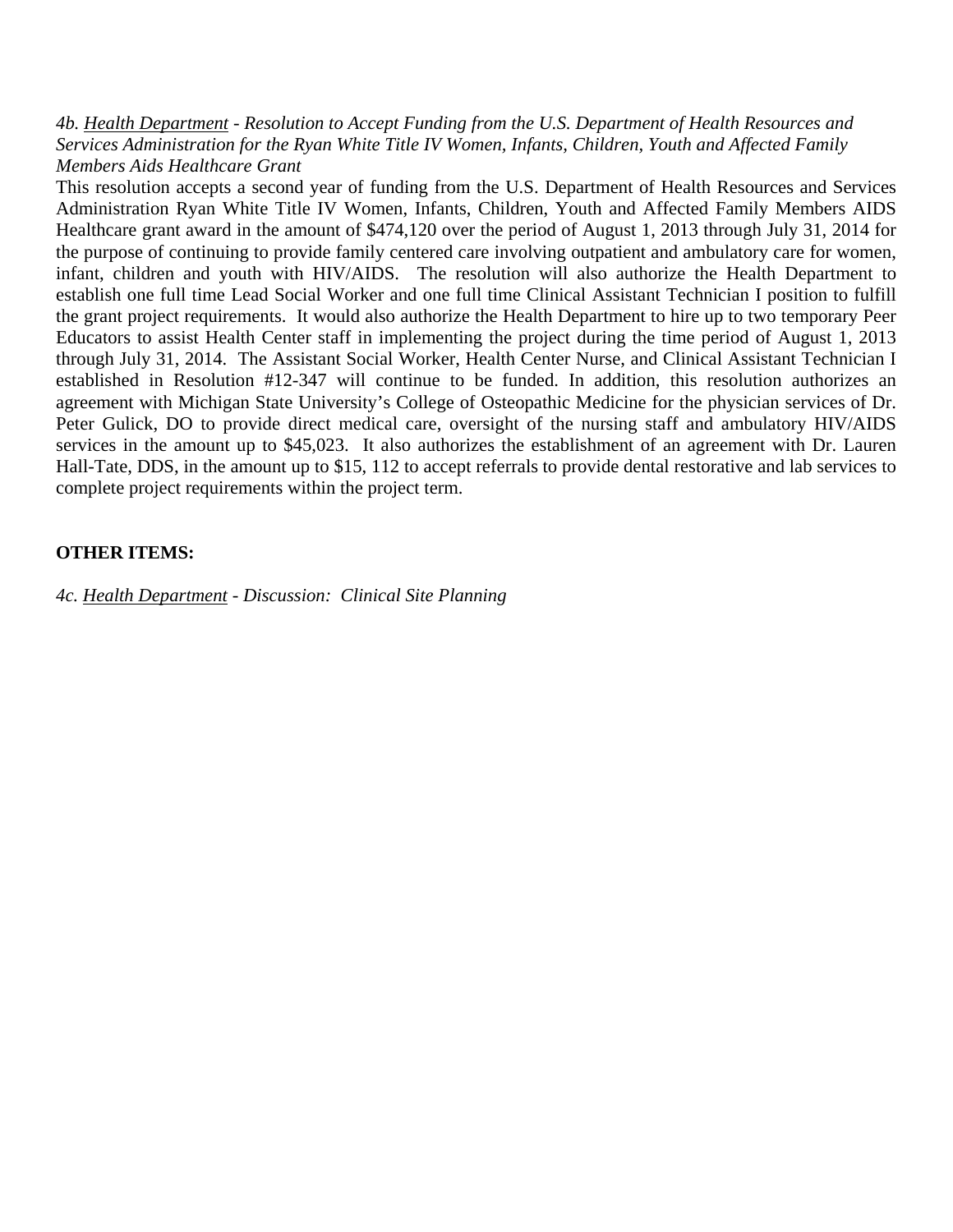#### **MEMORANDUM**

<span id="page-8-0"></span>

| TO:   | Human Services and Finance Committees                         |
|-------|---------------------------------------------------------------|
| FROM: | Jared Cypher, Assistant Deputy Controller                     |
| RE:   | Resolution Authorizing 2014 Agreements for Community Agencies |
| DATE: | October 24, 2013                                              |

Attached is the resolution approving community agency funding for FY 2014. Each application was evaluated based on the "meeting basic needs" criteria as approved in Board of Commissioners resolution #13-233.

For 2014, Thirty (30) applications were received, requesting a total of \$250,080; and \$200,000 is included in the 2014 Budget for community agency funding. The recommendation before you provides each applicant with at least as much funding as was received in 2013. There were three new applications, each of those three are recommended to receive some level of funding.

Binders containing the applications of each agency have been previously distributed to you. Please bring those with you to the meeting, as they will provide helpful information for your discussions.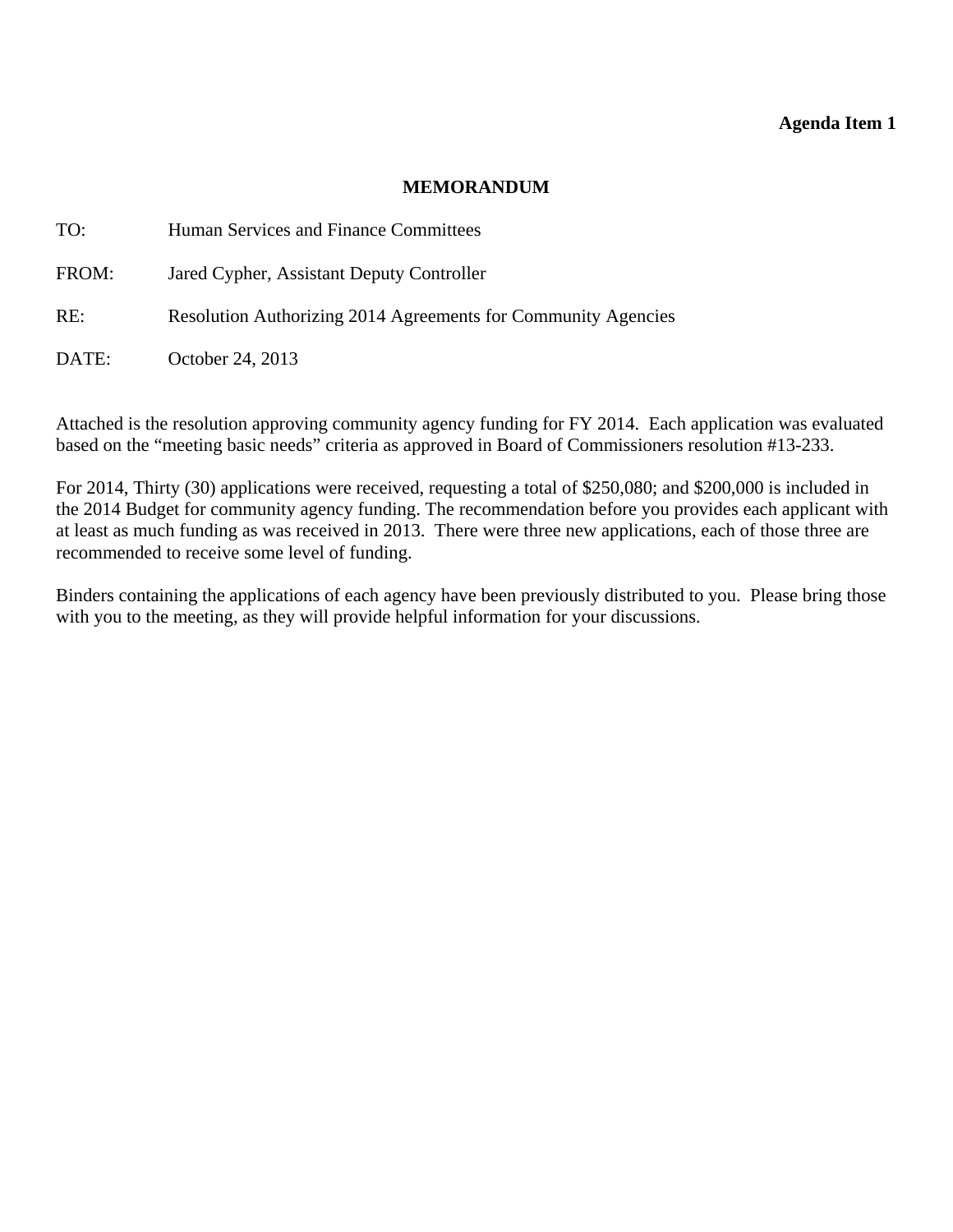Introduced by the Human Services and Finance Committees of the:

## INGHAM COUNTY BOARD OF COMMISSIONERS

### **RESOLUTION AUTHORIZING 2014 AGREEMENTS FOR COMMUNITY AGENCIES**

WHEREAS, the 2014 Ingham County Budget has been approved by the Board of Commissioners; and

WHEREAS, under the Community Agency Program a number of agencies have been allocated funds to provide important services that are consistent with the County's Strategic Planning objective to Ingham County residents; and

WHEREAS, the 2014 budget includes \$200,000 allocated for community agencies; and

WHEREAS, the Controller/Administrator has provided recommended funding levels for each agency that were determined using the criteria set forth in Resolution #12-233.

THEREFORE BE IT RESOLVED, the Ingham County Board of Commissioners hereby directs the County Attorney to draft contracts for the period of January 1, 2014 through December 31, 2014, in the amount specified for each community agency listed on the attached, for the services to Ingham County residents previously approved by the Human Services and Finance Committees.

BE IT FURTHER RESOLVED, that the Board Chairperson and County Clerk are authorized to sign the necessary documents after review by the County Attorney.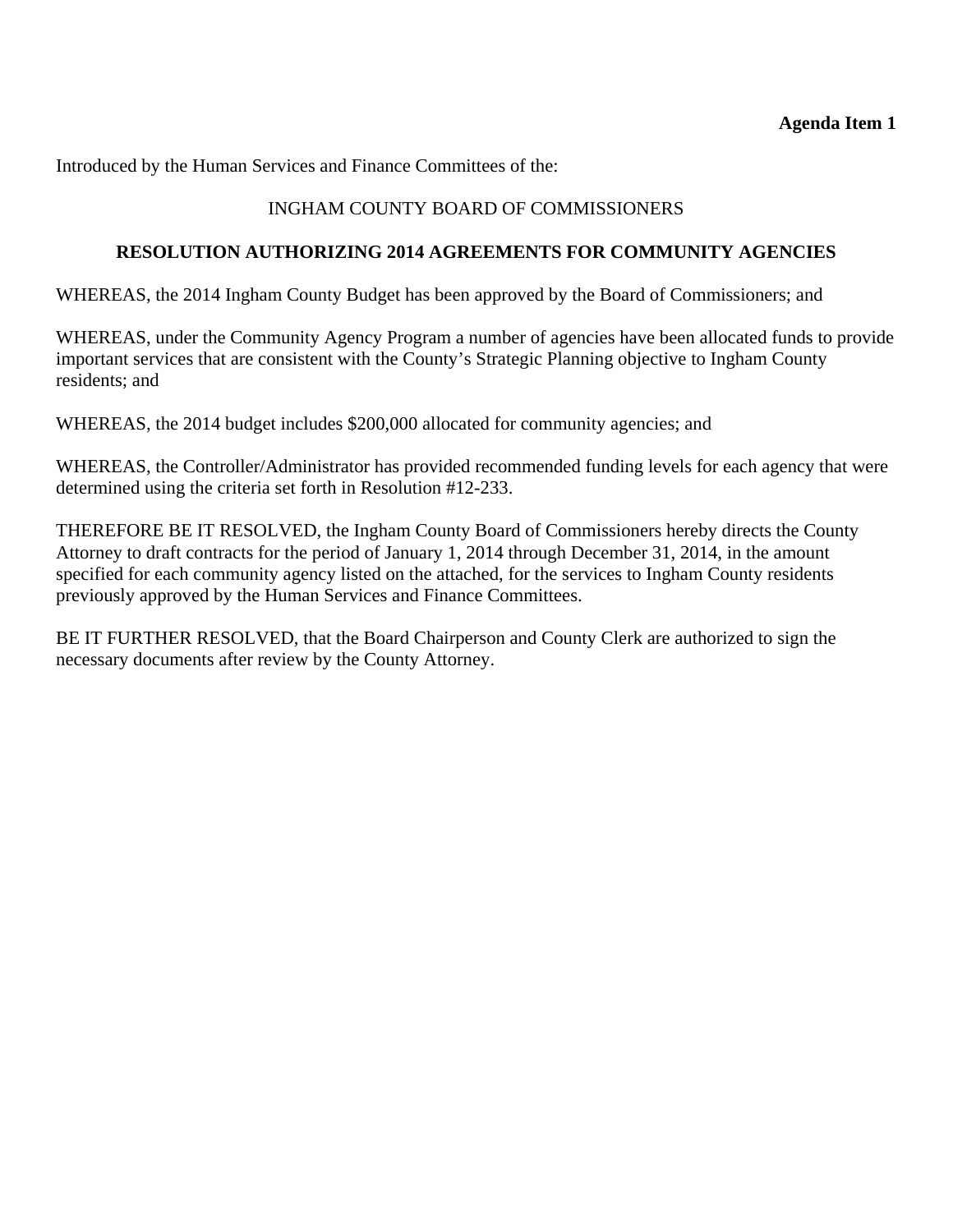|            |                                           |                                          |              |                 |                    | 2014 Human      |                    |
|------------|-------------------------------------------|------------------------------------------|--------------|-----------------|--------------------|-----------------|--------------------|
|            |                                           |                                          |              | 2013 AMT.       | 2014 Controller    | <b>Services</b> | 2014 Finance       |
|            | <b>ORGANIZATION</b>                       | <b>PROGRAM</b>                           | 2014 REQUEST | <b>RECEIVED</b> | <b>Recommended</b> | Recommended     | <b>Recommended</b> |
|            | *Addiction Relief & Supported Recovery,   |                                          |              |                 |                    |                 |                    |
|            | Inc.                                      | <b>ARSR Support Services</b>             | \$11,000.00  | \$11,000.00     | \$0.00             |                 |                    |
|            |                                           | Weekend Day Shelter Program,             |              |                 |                    |                 |                    |
|            |                                           | offering food and all day shelter to     |              |                 |                    |                 |                    |
|            | Advent House Ministries, Inc.             | homeless or needy persons                | \$10,000.00  | \$8,000.00      | \$10,000.00        |                 |                    |
|            | Boys & Girls Club of Lansing              | Food Program                             | \$5,200.00   | \$5,200.00      | \$5,200.00         |                 |                    |
|            | Capital Area Community Services, Inc.     | Low Income Heating Assistance            | \$8,500.00   | \$8,500.00      | \$8,500.00         |                 |                    |
|            |                                           | Literacy Services for Adults and         |              |                 |                    |                 |                    |
|            | Capital Area Literacy Coalition           | Children                                 | \$3,500.00   | \$1,125.00      | \$1,130.00         |                 |                    |
|            |                                           | Senior Citizen Program - Seniors         |              |                 |                    |                 |                    |
|            | <b>Cristo Rey Community Center Senior</b> | meet 4 times per week for a meal and     |              |                 |                    |                 |                    |
| <b>NEW</b> | Citizen Program                           | activies                                 | \$8,500.00   | \$0.00          | \$4,250.00         |                 |                    |
|            | <b>Cristo Rey Community Center</b>        |                                          |              |                 |                    |                 |                    |
|            | <b>Prescription Assistance</b>            | Prescription Assistance Program          | \$8,000.00   | \$4,000.00      | \$8,000.00         |                 |                    |
|            | <b>Cristo Rey Community Center Direct</b> | Direct Assistance Food Pantry            |              |                 |                    |                 |                    |
|            | Assistance Food Pantry Program            | Program                                  | \$9,000.00   | \$4,000.00      | \$9,000.00         |                 |                    |
|            | **Edgewood Village Non-Profit Housing     | Meridian DUFB Program &                  |              |                 |                    |                 |                    |
| <b>NEW</b> | Corp                                      | <b>Community Garden</b>                  | \$3,600.00   | \$0.00          | \$2,690.00         |                 |                    |
|            |                                           | Shelter and Support Services for         |              |                 |                    |                 |                    |
|            | EVE, Inc.                                 | Victims of Domestic Violence             | \$15,500.00  | \$15,000.00     | \$15,500.00        |                 |                    |
|            |                                           |                                          |              |                 |                    |                 |                    |
|            | <b>Gateway Community Services</b>         | Crossroads Homeless Youth Shelter        | \$15,300.00  | \$15,300.00     | \$15,300.00        |                 |                    |
|            | Greater Lansing Food Bank                 | Grants for Food - Food Pantry            | \$20,000.00  | \$6,500.00      | \$10,910.00        |                 |                    |
|            |                                           | <b>Ballentine Supportive Apartment</b>   |              |                 |                    |                 |                    |
|            | <b>Greater Lansing Housing Coalition</b>  | Program for Families                     | \$7,500.00   | \$7,050.00      | \$7,500.00         |                 |                    |
| <b>NEW</b> | <b>Greater Lansing Housing Coalition</b>  | Tuesday Toolman                          | \$7,500.00   | \$0.00          | \$3,800.00         |                 |                    |
|            | Habitat for Humanity of Greater Ingham    |                                          |              |                 |                    |                 |                    |
|            | County                                    | <b>Critical Home Repair</b>              | \$2,600.00   | \$7,500.00      | \$2,600.00         |                 |                    |
|            | Haven House                               | <b>Emergency Shelter for Families</b>    | \$14,000.00  | \$10,000.00     | \$13,000.00        |                 |                    |
|            |                                           | HIV Continuum of Care Basic Needs        |              |                 |                    |                 |                    |
|            | Lansing Area Aids Network                 | Assistance                               | \$5,000.00   | \$5,000.00      | \$5,000.00         |                 |                    |
|            | Leslie Outreach, Inc.                     | Food Pantry                              | \$1,300.00   | \$1,250.00      | \$1,300.00         |                 |                    |
|            |                                           |                                          |              |                 |                    |                 |                    |
|            |                                           | Crisis Intervention for Mental health    |              |                 |                    |                 |                    |
|            | Listening Ear                             | issues                                   | \$6,000.00   | \$2,000.00      | \$2,000.00         |                 |                    |
|            |                                           | Affordable Housing Initiatives for       |              |                 |                    |                 |                    |
|            | MSU Detroit College of Law Clinical       | <b>Economically Disadvantaged People</b> |              |                 |                    |                 |                    |
|            | Programs - Rental Housing Clinic          | in Ingham County                         | \$10,000.00  | \$5,500.00      | \$5,500.00         |                 |                    |
|            |                                           | Shelter, Advocacy and Support for        |              |                 |                    |                 |                    |
|            | <b>MSU Safe Place</b>                     | <b>Domestic Violence Survivors</b>       | \$12,820.00  | \$12,820.00     | \$12,820.00        |                 |                    |
|            |                                           |                                          |              |                 |                    |                 |                    |
|            | National Council on Alcoholism/Lansing    | Housing with supportive services for     |              |                 |                    |                 |                    |
|            | Regional Area, Inc.                       | homeless Ingham County Males             | \$12,000.00  | \$12,000.00     | \$12,000.00        |                 |                    |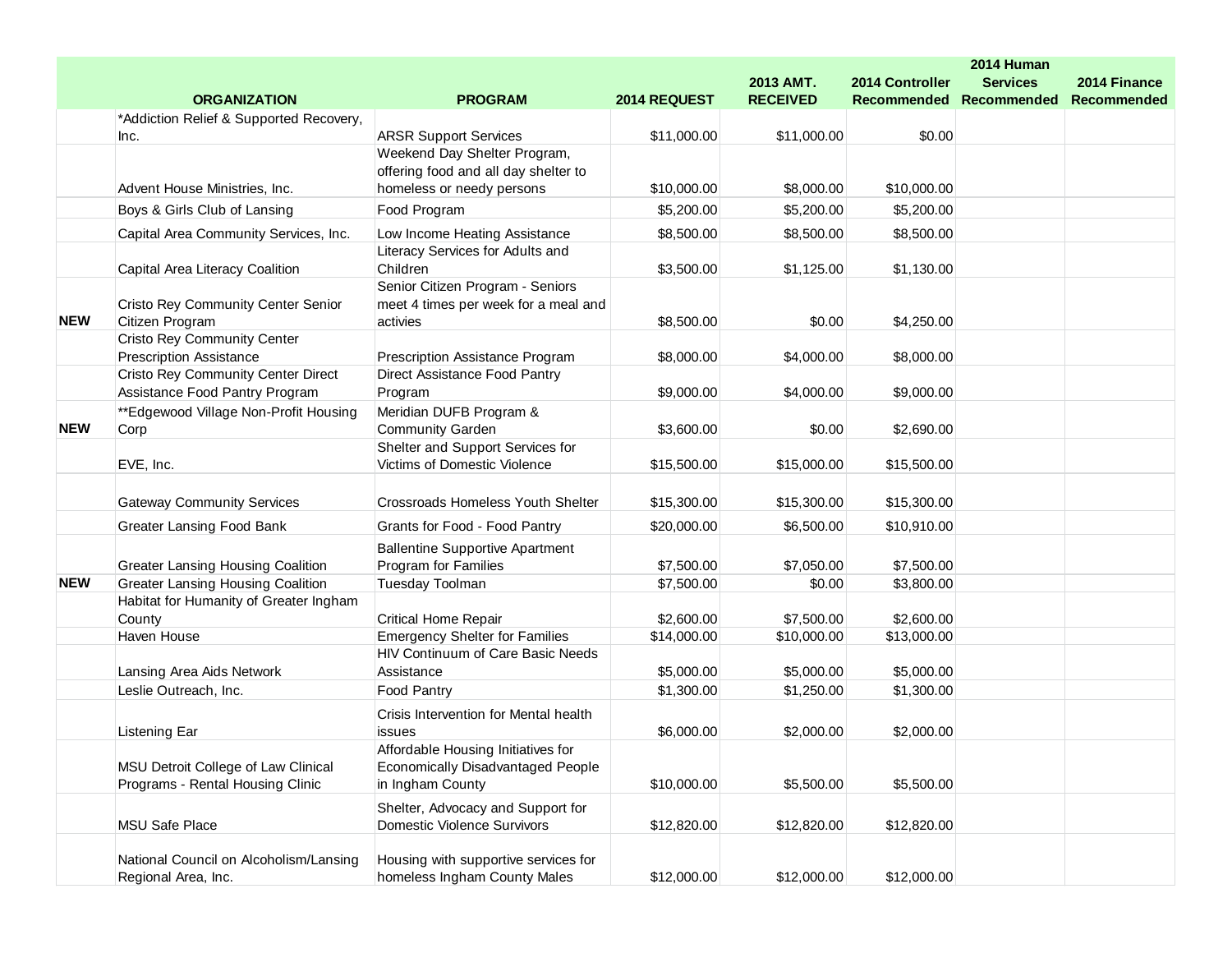| Northwest Initiative / dba Northwest   | ARRO Ex-Offender Assistance                                                 |              |              |              |  |  |
|----------------------------------------|-----------------------------------------------------------------------------|--------------|--------------|--------------|--|--|
| Lansing Healthy Communities            | Program                                                                     | \$8,260.00   | \$7,500.00   | \$7,500.00   |  |  |
| Refugee Development Center             | Bridges: Basic Needs to Self<br>Sufficiency                                 | \$8,000.00   | \$8,000.00   | \$8,000.00   |  |  |
|                                        | Coalition of Food Banks, clothing                                           |              |              |              |  |  |
| Rural Family Services of Ingham County | and housing assistance                                                      | \$14,000.00  | \$14,000.00  | \$14,000.00  |  |  |
| Southside Community Coalition          | Free Breakfast and Lunch program                                            | \$6,000.00   | \$6,000.00   | \$6,000.00   |  |  |
| Southside Community Kitchen            | Feeding the Hungry                                                          | \$2,000.00   | \$3,500.00   | \$2,000.00   |  |  |
| St. Vincent Catholic Charities         | <b>Counseling Services for Permanent</b><br>supportive housing participants | \$7,500.00   | \$2,500.00   | \$2,500.00   |  |  |
| Stockbridge Community Outreach         | Food Pantry, transportation and<br>scripts                                  | \$3,000.00   | \$3,000.00   | \$3,000.00   |  |  |
| <b>Westside Community YMCA</b>         | "Y" Achievers Program                                                       | \$4,500.00   | \$1,000.00   | \$1,000.00   |  |  |
|                                        |                                                                             |              |              |              |  |  |
| <b>TOTAL 2014 REQUESTS</b>             |                                                                             | \$250,080.00 | \$187,245.00 | \$200,000.00 |  |  |
|                                        |                                                                             |              |              |              |  |  |
| *ARSR is dissolving by the end of 2013 |                                                                             |              |              |              |  |  |
| **Edgewood Village submitted a revised |                                                                             |              |              |              |  |  |
| request in the amount of \$2,690       |                                                                             |              |              |              |  |  |
|                                        |                                                                             |              |              |              |  |  |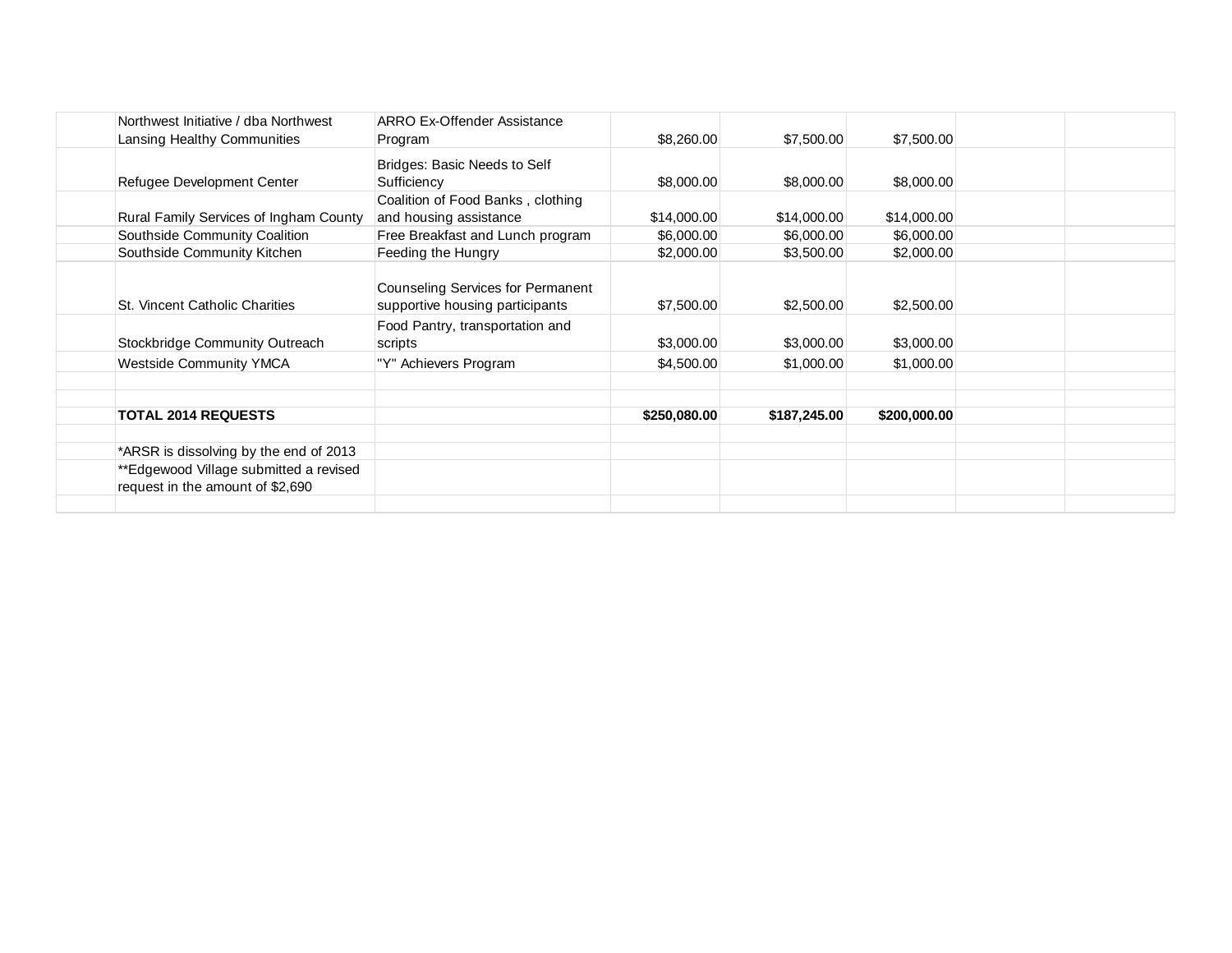#### **MEMORANDUM**

<span id="page-12-0"></span>

| TO:   | Human Services and Finance Committees                                                                        |
|-------|--------------------------------------------------------------------------------------------------------------|
| FROM: | Jared Cypher, Assistant Deputy Controller                                                                    |
| RE:   | Cash Match Agreement with Michigan Department of Human Services – Michigan<br><b>Rehabilitation Services</b> |
| DATE: | October 21, 2013                                                                                             |

This resolution authorizes Ingham County to act as the fiduciary pass-through agency in a cash match agreement with the Michigan Department of Labor and Economic Growth – Michigan Rehabilitation Services to provide vocational guidance and counseling, employment related training and transportation, and placement supports to individuals with disabilities who are eligible for MRS services. Match funding is provided by Peckham, Inc.

This agreement is similar to other agreements the Board of Commissioners approved in 2008, 2011 and 2012, whereby Ingham County replaced the Ingham County Department of Human Services in this role, because the prior arrangement came under scrutiny because match dollars may not be federal, and the agreement between two state agencies raised that concern.

The agreement will not exceed \$296,296 (\$80,000 local match). The agreement with Michigan Rehabilitation Services will be for the time period of October 1, 2013 through September 30, 2014.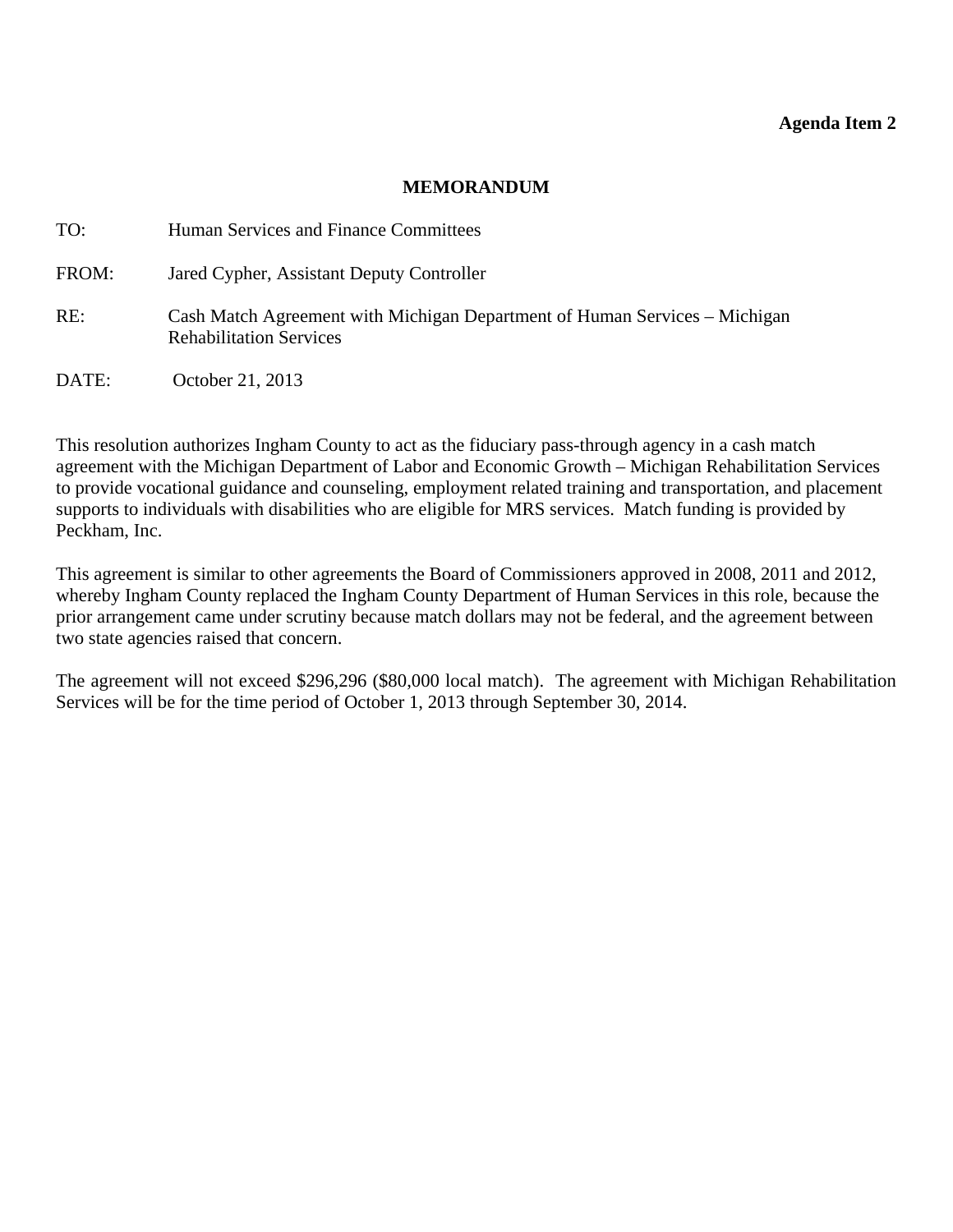Introduced by the Human Services and Finance Committees of the:

## INGHAM COUNTY BOARD OF COMMISSIONERS

### **RESOLUTION TO AUTHORIZE A COOPERATIVE CASH MATCH AGREEMENT WITH THE MICHIGAN DEPARTMENT OF HUMAN SERVICES - MICHIGAN REHABILITATION SERVICES**

WHEREAS, Michigan Rehabilitation Services (MRS) engages in cash match agreements which require contributions from partner organizations; and

WHEREAS, prior to 2008 the Ingham County Department of Human Services (DHS) had a long-standing agreement with MRS to act as a pass through entity for match funding provided by local agencies; and

WHEREAS, the agreement between DHS and MRS came under scrutiny because match dollars may not be federal, and this agreement between two state agencies raises that concern; and

WHEREAS, MRS finds it preferable to establish this agreement with a local government agency to avoid the appearance and confusion of inter-departmental agreements at the state; and

WHEREAS, Ingham County was identified as an appropriate pass through entity to help maintain this agreement, and the agreement was authorized through Resolutions 08-265, 11-364 and 12-372; and

WHEREAS, MRS wishes to enter into another, similar cash match agreement.

THEREFORE BE IT RESOLVED, that the Ingham County Board of Commissioners authorizes entering into a cash match agreement not to exceed \$296,296 (\$80,000 local match) with Michigan Department of Human Services – Michigan Rehabilitation Services to provide vocational guidance and counseling, employment related training and transportation, and placement supports to individuals with disabilities who are eligible for MRS services.

BE IT FURTHER RESOLVED, that this agreement is contingent upon Ingham County's local match portion (\$80,000) being provided by Peckham, Inc., and no county funds will be used for this purpose.

BE IT FURTHER RESOLVED, the term of this agreement shall be October 1, 2013 through September 30, 2014.

BE IT FURTHER RESOLVED, that the Controller/Administrator is authorized to make any necessary budget adjustments consistent with this resolution.

BE IT FURTHER RESOLVED, the Chairperson of the Ingham County Board of Commissioners is authorized to sign any necessary contract documents consistent with this resolution and approved as to form by the County Attorney.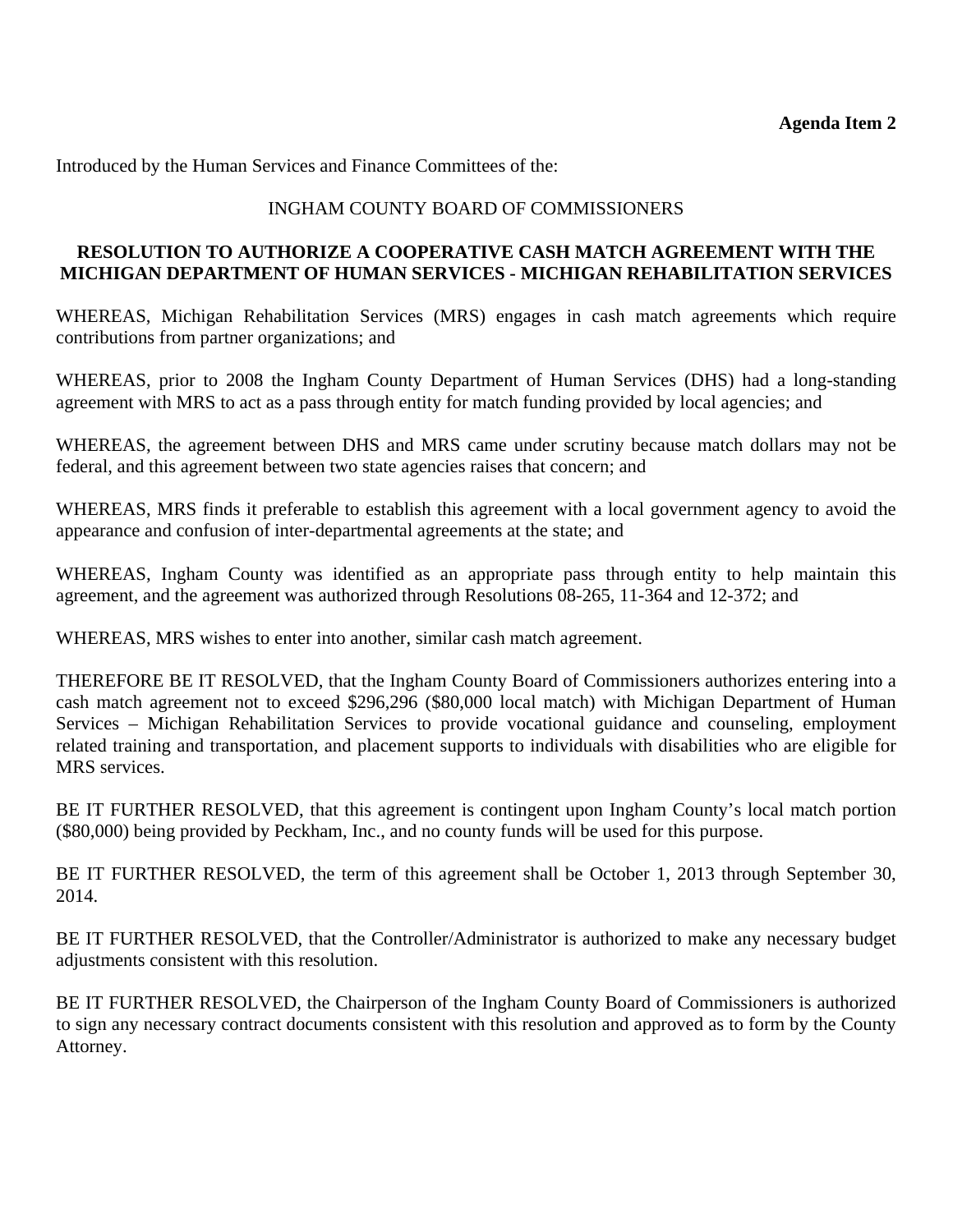#### **MEMORANDUM**

<span id="page-14-0"></span>

| TO:   | Human Services and Finance Committees                            |
|-------|------------------------------------------------------------------|
| FROM: | Jared Cypher, Assistant Deputy Controller                        |
| RE:   | Intergovernmental Transfer of Health Care Services Millage Funds |
| DATE: | October 25, 2013                                                 |

Attached is a resolution to amend Resolution 13-163 for your consideration. This amendment authorizes the intergovernmental transfer of additional Health Care Service millage funds to the State of Michigan for the purpose of supporting Disproportionate Share Hospital (DSH) payments. This amendment increases the approved transfer of local public funds by \$83,437.

In addition, hospitals who qualified for Medicaid Disproportionate Share ("DSH") payments and allowed to receive DSH payments under the Indigent Care Agreements Pool include hospitals (a) who have a signed an Indigent Care Agreement with a local health care entity, such as Ingham Health Plan Corporation; and (b) the Indigent Care Agreement stipulated that direct or indirect health care services be provided to low-income patients with special needs who are not covered under other public or private health care programs. McLaren Macomb County has been added to the amended resolution as qualified to receive these special payments.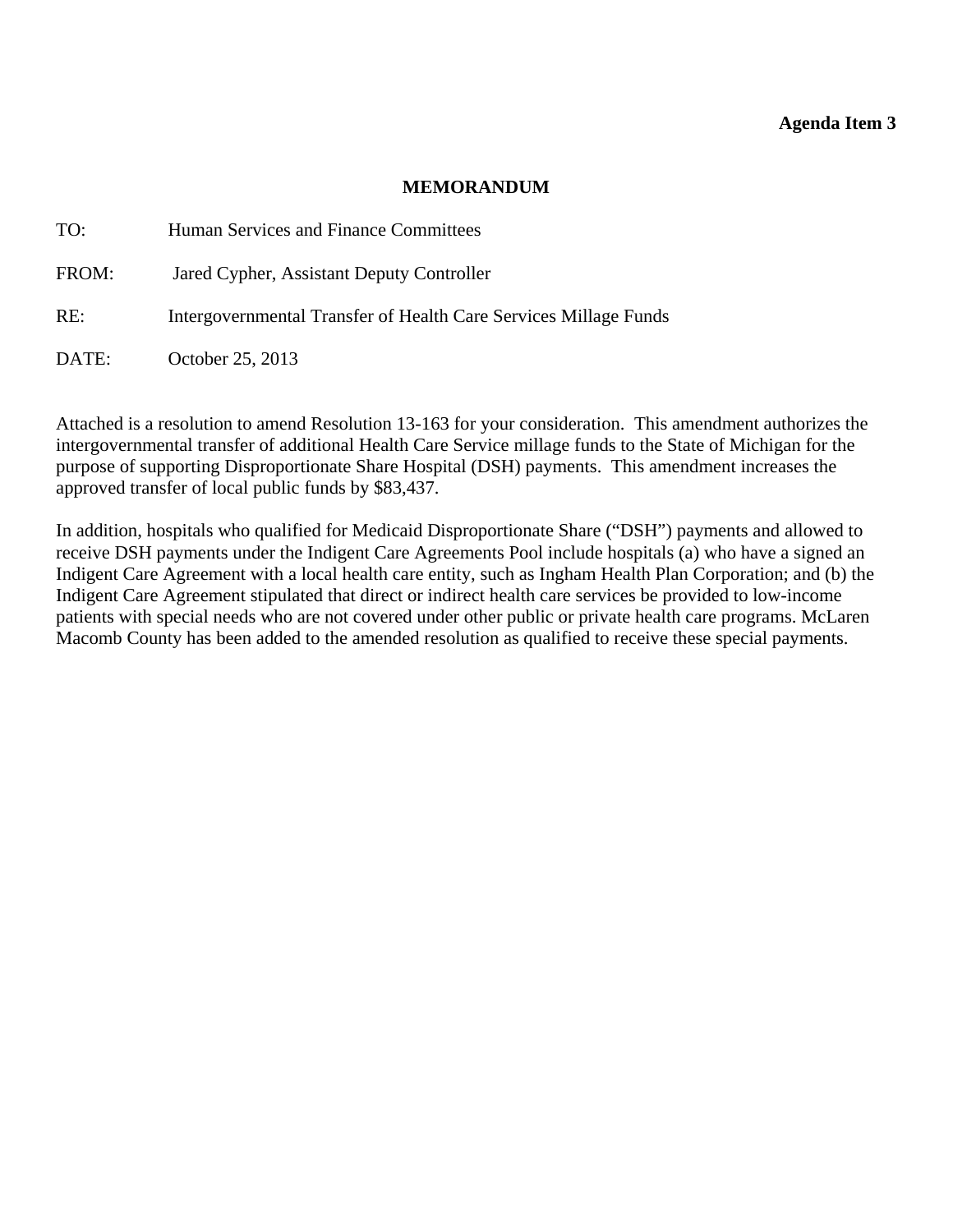Introduced by the Human Services and Finance Committees of the:

### INGHAM COUNTY BOARD OF COMMISSIONERS

### **RESOLUTION TO AMEND RESOLUTION #13-163 AUTHORIZING THE INTERGOVERNMENTAL TRANSFER OF INGHAM COUNTY FUNDS TO SUPPORT DSH PAYMENT TO MCLAREN GREATER LANSING AND SPARROW HEALTH SYSTEM**

WHEREAS, in Resolution #13-163 the Ingham County Board of Commissioners authorized the County Treasurer and the County Controller/Administrator to implement intergovernmental transfers of up to \$3.4 million from the Health Care Services millage to the State of Michigan for the purpose of contributing to Disproportionate Share Hospital payments made through the Indigent Care Agreements Pool to McLaren Greater Lansing and Sparrow Health System; and

WHEREAS, the Indigent Care Agreements Pool now includes McLaren Greater Lansing, McLaren Macomb County and Sparrow Health System; and

WHEREAS, McLaren Macomb County has a signed Indigent Care Agreement for the time period of October 1, 2012 through September 30, 2014; and

WHEREAS, the State has indicated that McLaren Macomb County is eligible to receive Indigent Care Agreement-based DSH payments in the amount that would be supported by the Ingham County intergovernmental transfer; and

WHEREAS, certain intergovernmental transfers of public funds from Ingham County may be made to the State of Michigan to be used as the State's share in claiming the Federal match; and

WHEREAS, the capacity to transfer additional local public funds through the intergovernmental transfer mechanism to McLaren Macomb County has been approved by the State; and

WHEREAS, the proposed intergovernmental transfer exceeds the amount authorized in Resolution #13-163 by \$83,437; and

WHEREAS, the County Controller/Administrator recommends that the Board of Commissioners authorize an intergovernmental transfer of an additional \$83,437.

THEREFORE BE IT RESOLVED, that the Ingham County Board of Commissioners amends resolution #13- 163 authorizing the County Controller/Administrator to implement intergovernmental transfers of an additional \$83,437 from the Health Care Services millage to the State of Michigan for the purpose of contributing to the Disproportionate Share Hospital payments made through the Indigent Care Agreements Pool to McLaren Macomb County.

BE IT FURTHER RESOLVED, that should the Health Care Services millage not have sufficient funds for this transfer, the remainder may be transferred from the Health Fund.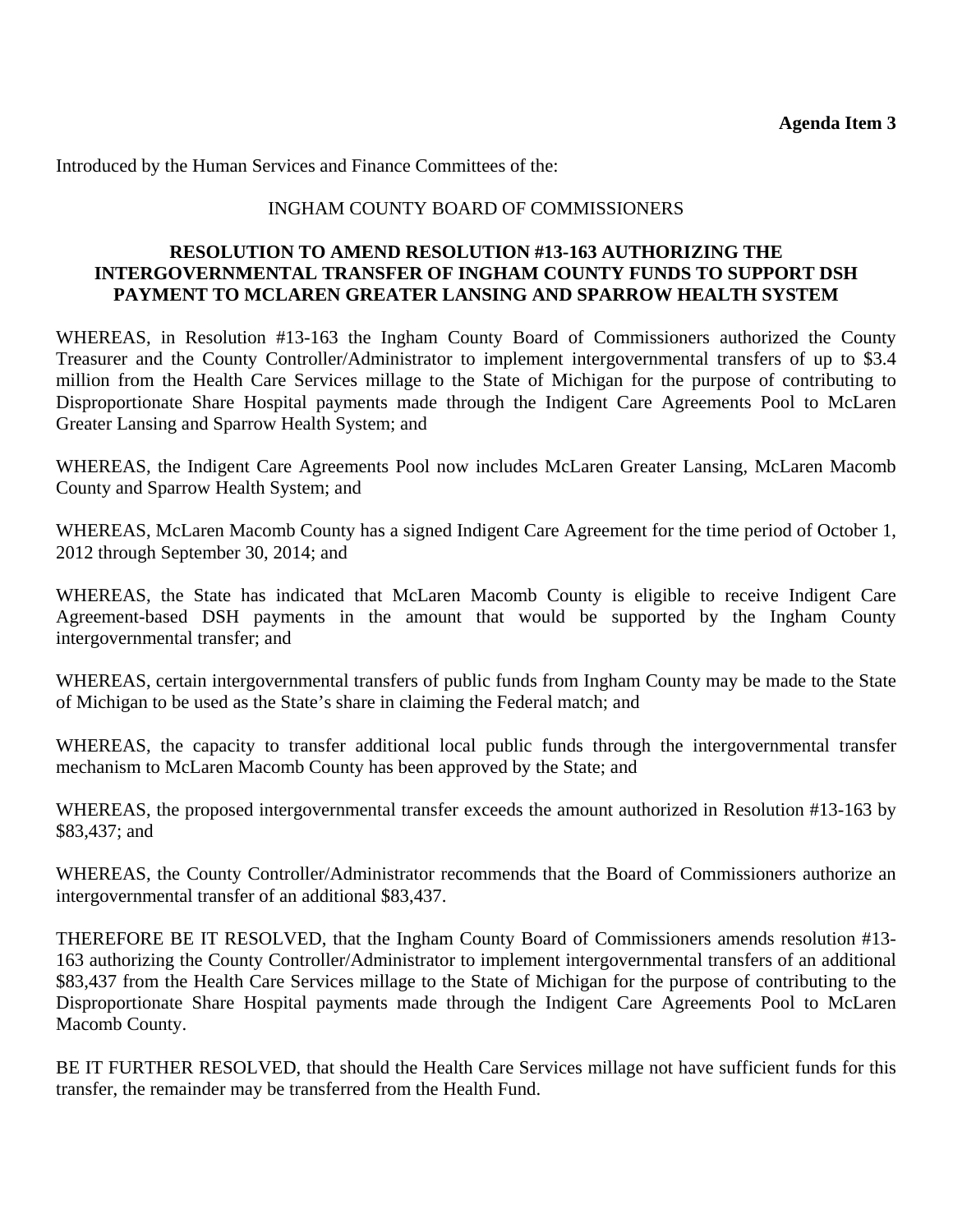BE IT FURTHER RESOLVED, that all other terms and conditions of Resolution #13-163 remain unchanged.

BE IT FURTHER RESOLVED, that the Controller/Administrator is authorized to make any necessary budget adjustments consistent with this resolution.

BE IT FURTHER RESOLVED, that the Chairperson of the Board of Commissioners is hereby authorized to sign any necessary documents on behalf of the County after approval as to form by the County Attorney.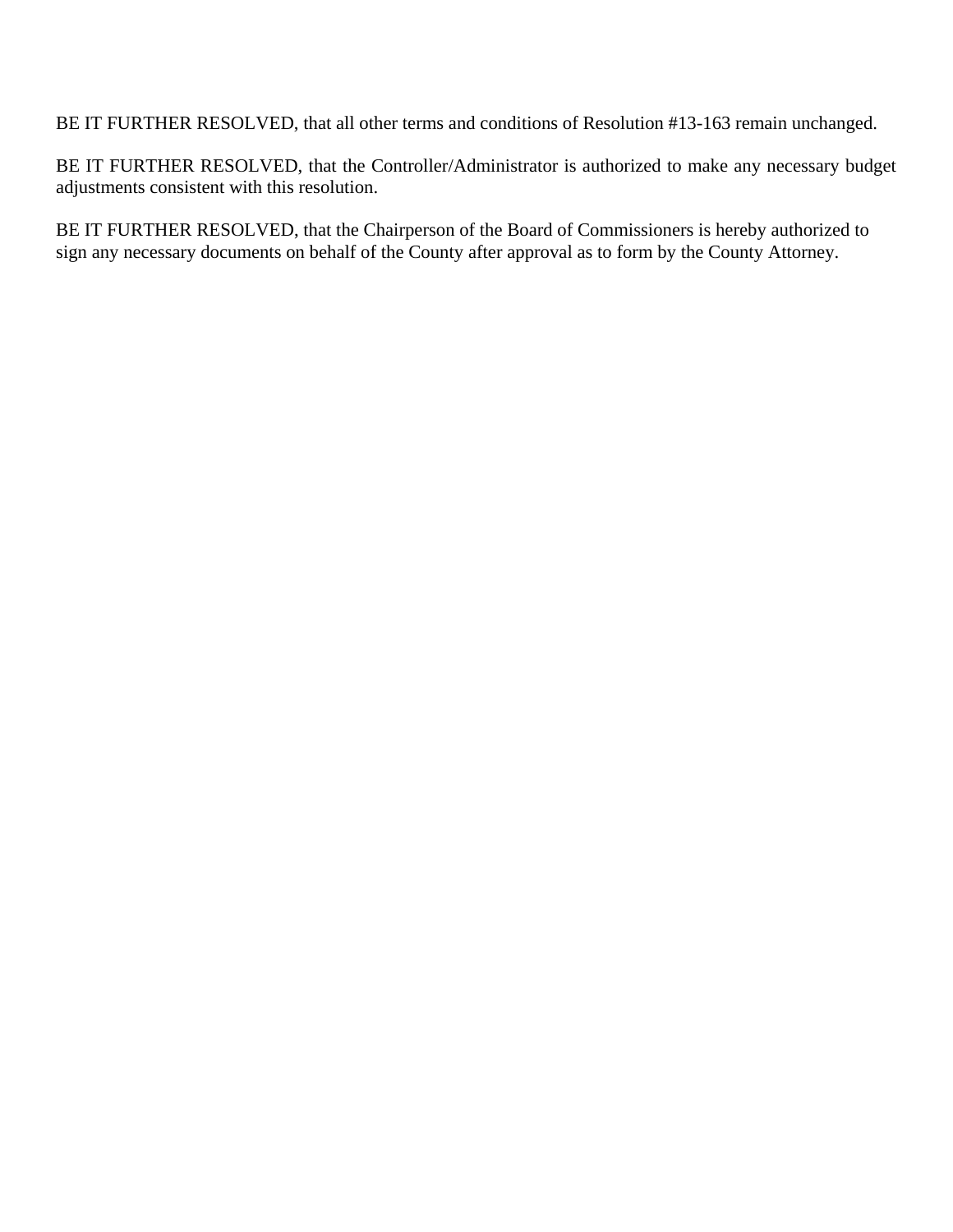# MEMORANDUM

<span id="page-17-0"></span>

| TO:   | <b>Human Services Committee</b><br><b>Finance Committee</b>    |
|-------|----------------------------------------------------------------|
| FROM: | Renée B. Canady, PhD, MPA, Health Officer                      |
| DATE: | October 24, 2013                                               |
| RE:   | Recommendation to Authorize Dental Services Contracts for 2014 |

Attached is a resolution to authorize dental services contracts for the Health Department's Community Health Centers for 2014. The Health Department's 2014 Controller recommended budget amount includes \$161,773 for contractual dentists to provide oral health services at the Healthy Smiles Dental Center and the Adult Dental Health Center. This is a slight increase from the 2013 budgeted amount of \$160,711.

Qualified dentists are essential to ensure the delivery of high quality pediatric and adult oral health services within the Health Department's Ingham Community Health Centers. These services provide needed revenue. To maintain both services and meet revenue projections each year, the Ingham Community Health Centers must competitively recruit and retain contractual dentists.

The recruiting and retaining of qualified dentists has been a challenge at the 2013 rate of \$56.30 per hour for a maximum of 32 hours a week, or \$93,683 a year. This aligns with the Ingham County Health Department's 2013 Managerial Salary for a dentist (\$78,756 - \$94,530 a year or \$54.90 - \$65.90 per hour) but is below the average annual base salary of a dentist in a Michigan community health center (\$121,487) according to the 2013-14 Health Center Salary Benefits Report by the National Association of Community Health Centers.

I am recommending a 1% increase in the hourly rate from \$56.30/hour to \$56.86/hour for calendar year 2014 for the contractual dentists. This 1% increase was included in the Health Department's 2014 budget recommendation to the Controller.

The attached resolution will authorize contracts with licensed dentists at the rate of \$56.86 per hour. The Health Department will monitor contractual hours to stay within the total budgeted amount for contractual dentists. The County Attorney will prepare contracts that require the dentist to maintain professional liability insurance consistent with County policies. I recommend that the Board approve the attached resolution.

#### Attachment

c: John Jacobs, w/ attachment Barbara Mastin, w/attachment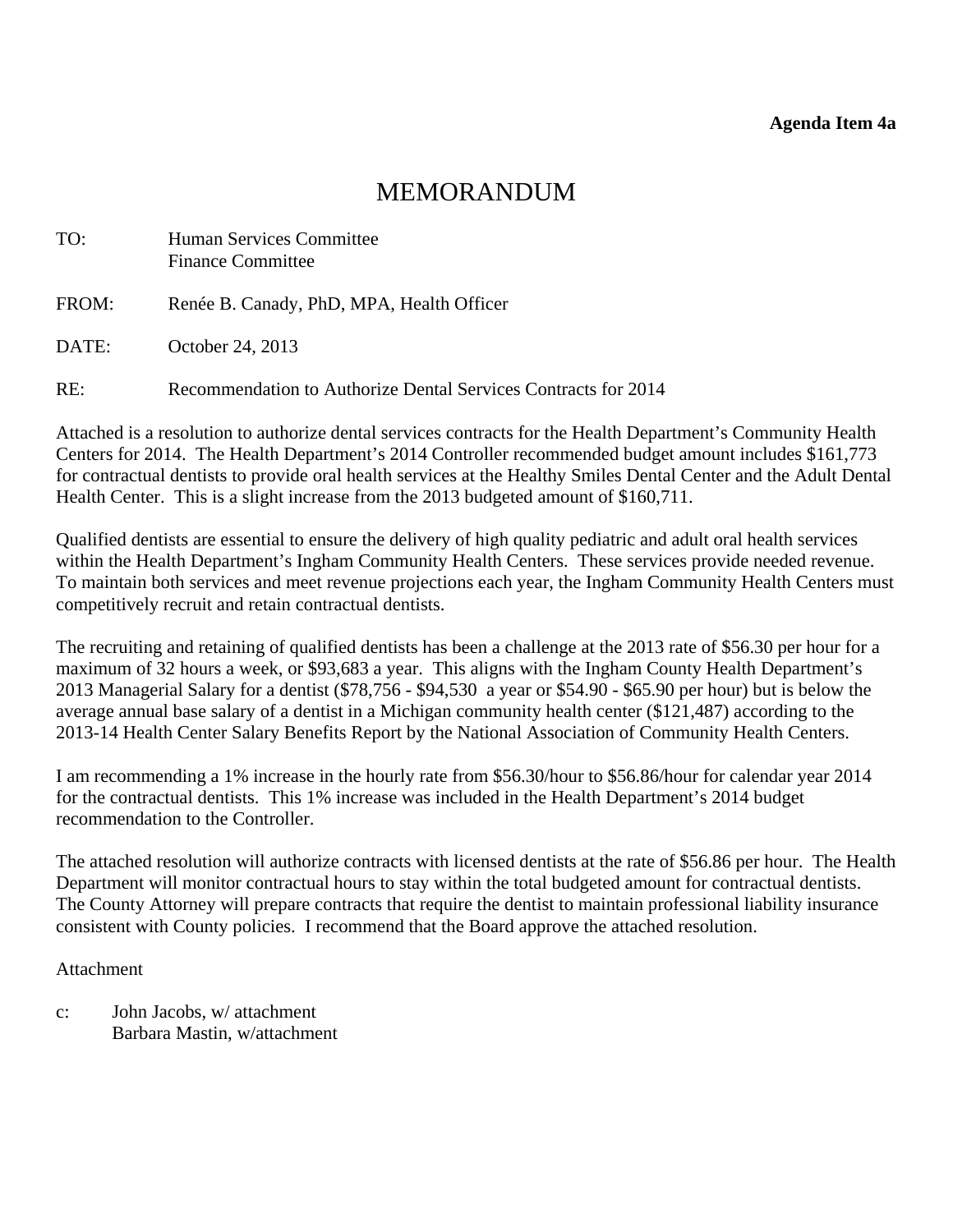Introduced by the Human Services and Finance Committees of the:

## INGHAM COUNTY BOARD OF COMMISSIONERS

## **RESOLUTION TO AUTHORIZE DENTAL SERVICES CONTRACTS WITH LICENSED DENTISTS FOR 2014**

WHEREAS, The Health Department's Community Health Centers operates two dental health centers and uses a mix of employed and contracted dentists to provide dental services; and

WHEREAS, the Health Department's 2014 Budget includes \$161,773 for contractual dentists; and

WHEREAS, the Health Officer has recommended that the Board of Commissioners authorize dental services contracts with licensed dentists for the period of January 1, 2014 through December 31, 2014, at the rate of \$56.86 per hour; and

WHEREAS, the Community Health Center Board of Directors supports the authorization.

THEREFORE BE IT RESOLVED, that the Board of Commissioners authorize the dental services contracts with licensed dentists for the period of January 1, 2014 through December 31, 2014, at the rate of \$56.86 per hour.

BE IT FURTHER RESOLVED, that the Board Chairperson is hereby authorized to sign the necessary contract documents on behalf of the County after review by the County Attorney.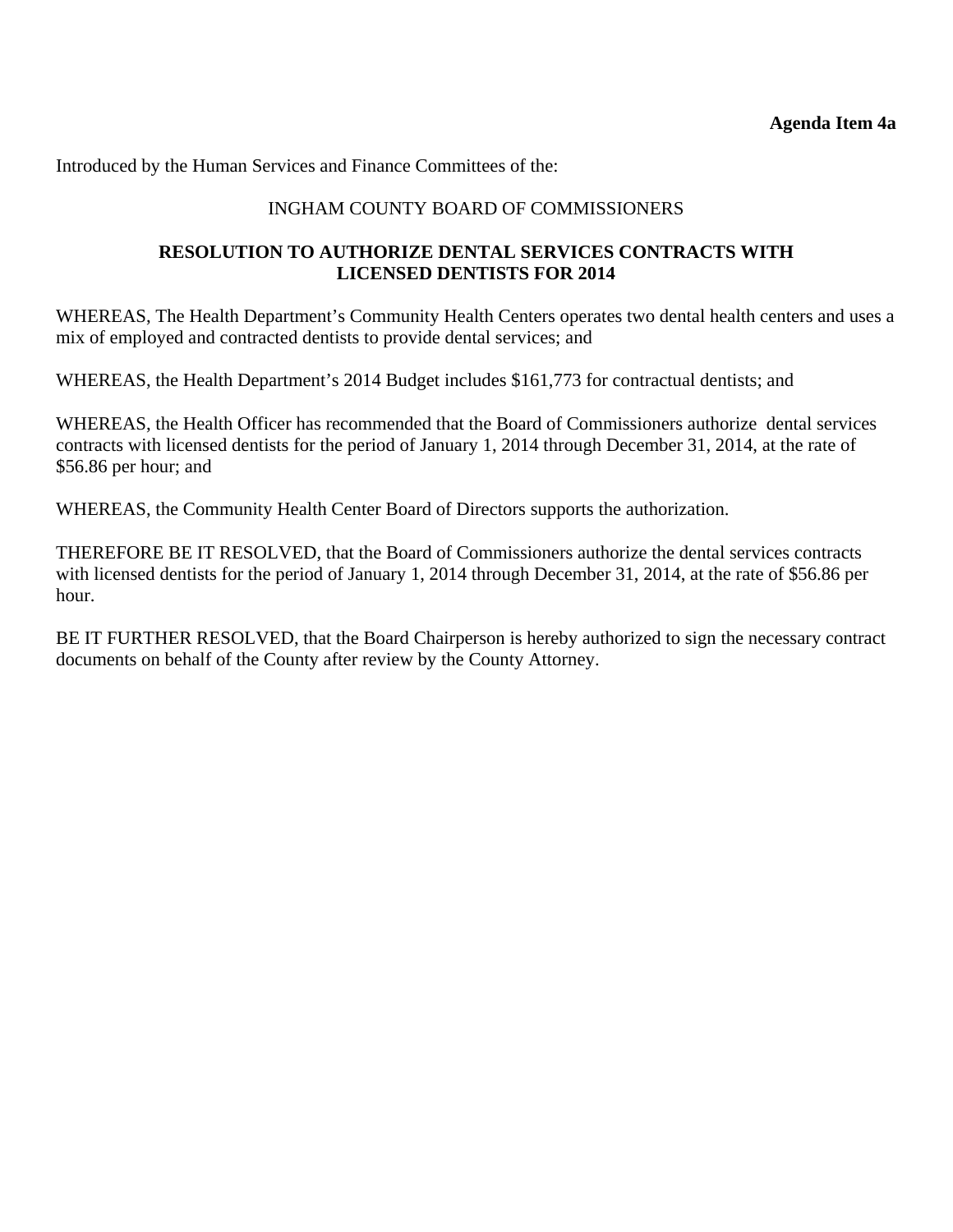**Agenda Item 4b** 

# MEMORANDUM

<span id="page-19-0"></span>

| TO:   | Human Services Committee<br><b>County Services Committee</b><br><b>Finance Committee</b>                                                                                                                                         |
|-------|----------------------------------------------------------------------------------------------------------------------------------------------------------------------------------------------------------------------------------|
| FROM: | Renée Branch Canady, PhD, MPA, Health Officer                                                                                                                                                                                    |
| DATE: | October 22, 2013                                                                                                                                                                                                                 |
| RE:   | Resolution to accept funding from the U.S. Department of Health Resources and Services<br>Administration for the Ryan White Title IV Women, Infants, Children, Youth and Affected<br><b>Family Members AIDS Healthcare Grant</b> |

In Resolution #12-347, the Health Department received a grant award in the amount of \$499,974 For the Ryan White title IV Women, Infants, Children, Youth and Affected Family Members AIDS Healthcare grant from the U.S. Department of Health Resources and Services Administration.

The attached resolution will accept a second year of funding from the U.S. Department of Health Resources and Services Administration Ryan White Title IV Women, Infants, Children, Youth and Affected Family Members AIDS Healthcare grant award in the amount of \$474,120 over the period of August 1, 2013 through July 31, 2014 for the purpose of continuing to provide family centered care involving outpatient and ambulatory care for women, infant, children and youth with HIV/AIDS.

Adoption of this resolution would also authorize the Health Department to establish one full time Lead Social Worker and one full time Clinical Assistant Technician I position to fulfill the grant project requirements. It would also authorize the Health Department to hire up to two temporary Peer Educators to assist Health Center staff in implementing the project during the time period of August 1, 2013 through July 31, 2014. The Assistant Social Worker, Health Center Nurse, and Clinical Assistant Technician I established in Resolution #12-347 will continue to be funded.

In addition, the Health Department will enter into a subcontract agreement with Michigan State University's College of Osteopathic Medicine for the physician services of Dr. Peter Gulick, DO to provide direct medical care, oversight of the nursing staff and ambulatory HIV/AIDS services in the amount up to \$45,023. It would also authorize the establishment of an agreement with Dr. Lauren Hall-Tate, DDS, in the amount up to \$15, 112 to accept referrals to provide dental restorative and lab services to complete project requirements within the project term.

I recommend that the Ingham County Board of Commissioners adopt the attached resolution and accept the Ryan White Title IV Women, Infants, Children, Youth and Affected Family Members AIDS Healthcare grant and the establishment of the necessary staff positions and contractual agreements described within the resolution to complete the project requirements for the period of August 1, 2013 through July 31, 2014.

c: Barb Mastin, w/attachment, John Jacobs, w/attachment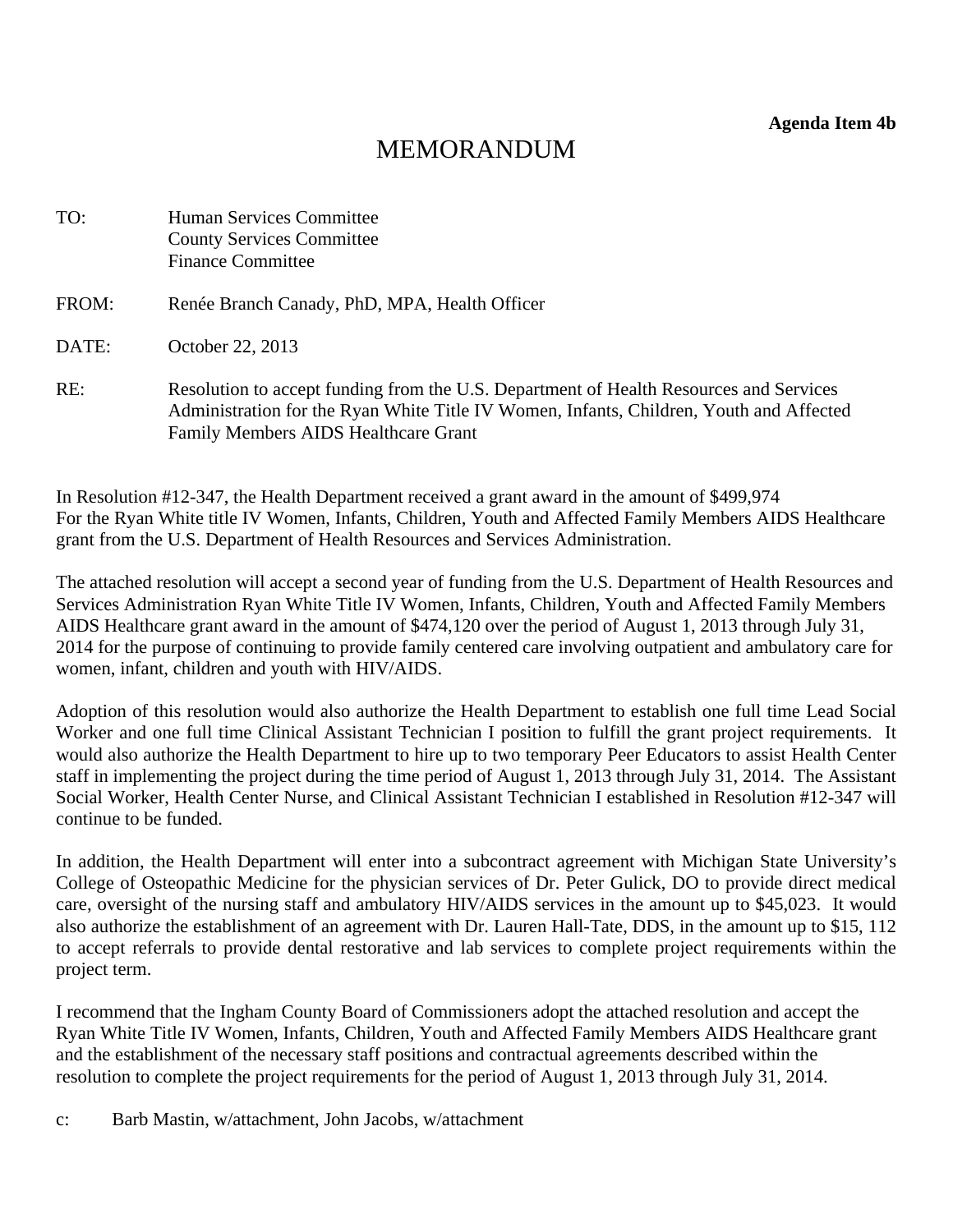Introduced by the Human Services, County Services and Finance Committees of the:

### INGHAM COUNTY BOARD OF COMMISSIONERS

#### **RESOLUTION TO ACCEPT FUNDING FROM THE U.S. DEPARTMENT OF HEALTH RESOURCES AND SERVICES ADMINISTRATION FOR THE RYAN WHITE TITLE IV WOMEN, INFANTS, CHILDREN, YOUTH AND AFFECTED FAMILY MEMBERS AIDS HEALTHCARE GRANT**

WHEREAS, the Ingham Community Health Centers have applied for the Ryan White Title IV Women, Infants, Children, Youth and Affected Family Members AIDS Healthcare grant on behalf of Ingham County from the U.S. Department of Health Resources and Services Administration; and

WHEREAS, in Resolution #12-347, the U.S. Department of Health Resources and Services Administration awarded a grant to Ingham County in the amount of \$499,974 for the purpose of providing family centered care involving outpatient and ambulatory care for women, infant, children and youth with HIV/AIDS for the period of August 1, 2012 through July 31, 2013; and

WHEREAS, the U.S. Department of Health Resources and Services Administration has awarded a second year of grant funding to Ingham County in the amount of \$474,120 for the purpose of continuing to provide family centered care involving outpatient and ambulatory care for women, infant, children and youth with HIV/AIDS; and

WHEREAS, to successfully meet the requirements and expectations of this grant award, it is recommended that the following positions be established: one full time (1.0 FTE) Lead Social Worker, ICEA Pro Grade 8 and one full time (1.0 FTE) Clinical Assistant Technician I UAW Grade D; and

WHEREAS, the Assistant Social Worker, Health Center Nurse and Clinical Assistant Technician I established in Resolution #12-347 shall continue to be funded; and

WHEREAS, a subcontract agreement with Michigan State University's College of Osteopathic Medicine for physician services of Dr. Peter Gulick, DO be continued to provide direct medical care, oversight of the nursing staff to assure care is provided using the most recent treatment guidelines and ambulatory HIV/AIDS services in the amount up to \$45,023 for the period of August 1, 2013 through July 31, 2014 with the option to renew for one year periods to complete project requirements; and

WHEREAS, a subcontract agreement with Dr. Lauren Hall-Tate, DDS, in the amount up to \$15,112 to accept patient referrals to provide the necessary major dental restorative and lab services including root canals, crowns, dentures, and partials as well as periodontal treatments for the period of August 1, 2013 through July 31, 2014 with the option to renew for one year periods to complete project requirements; and

WHEREAS, up to two temporary peer educators will be hired to assist staff in implementing the program by assisting in the assessment of patient needs and risk areas, development and implementation of targeted educational programs, coordination of resources, outreach and education activities with other Health Center staff; and